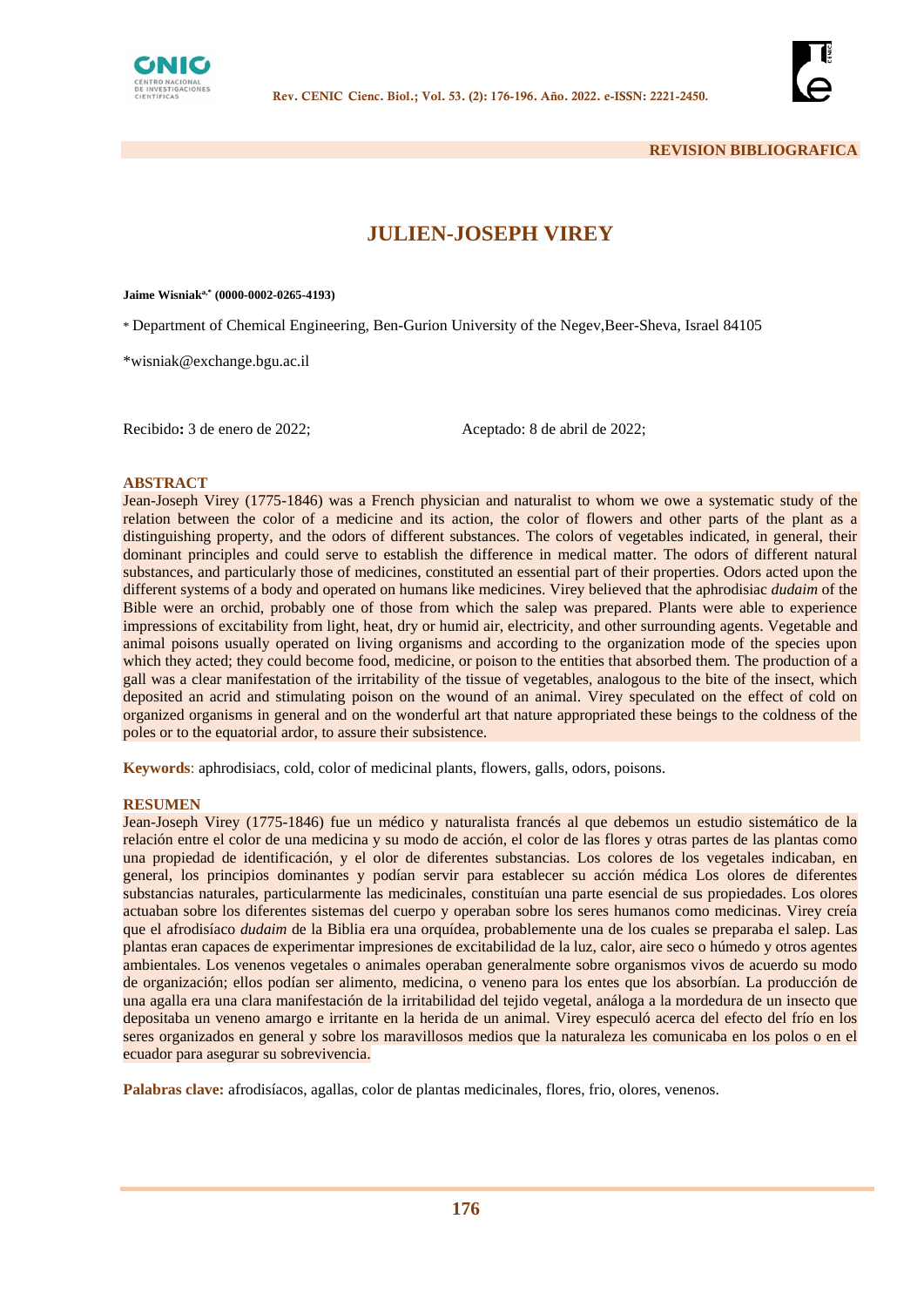

#### **INTRODUCTION**

**Life and career** (Anonymous, 1845-1846; Anonymous, 1846; R.P., 1846; Souberain, 1846; Berman, 1965; Anonymous, 2022)

 Julien-Joseph Virey (Figure 1) was born in Langres (Haute-Marne, France), on December 21, 1775, the son of Marie Adelaide Voillemin and Nicolas Virey, the royal notary at the village. He took his basic education at the Collège de Langres and then became an apprentice to his uncle, a pharmacist. In 1795 he joined the French Revolution and was shortly thereafter appointed assistant pharmacist (pharmacist of third class) to the military hospital of Strasbourg. His professional abilities came to the attention of Antoine Augustin Parmentier (1737-1813), his administrative chief, who invited him to Paris to serve at the military hospital of instruction Valde-Grâce, where after a brilliant career he was appointed pharmacist-in-chief, a position he kept between 1804 and 1812.



# *Fig. 1*: *Jean-Joseph Virey (1775-1846)*

He taught natural history of animals at the hospital and also at the public forum of the Athénée. However, in 1813 he was forced to resign because he was "accused of spending his time cloistered in studies, devoting himself exclusively to his own books and articles of philosophy and medicine, at a time when the army needed a chief pharmacist active". He then enrolled at the Faculté de Médicine de Paris and in 1814, at the age of 39 years, he received his degree of docteur ès-médicine after successfully defending a thesis about *Ephemerides of Human life* (Virey, 1814; Reinberg & Lewy, 2000). In this this thesis Virey analyzed biological rhythms and concluded that they were innate in origin and controlled by living clocks entrained by periodic environmental changes, such as the day-night alternation in light and darkness. He justified this claim preparing quantified time series that demonstrated human circadian and annual mortality rhythms. In 1823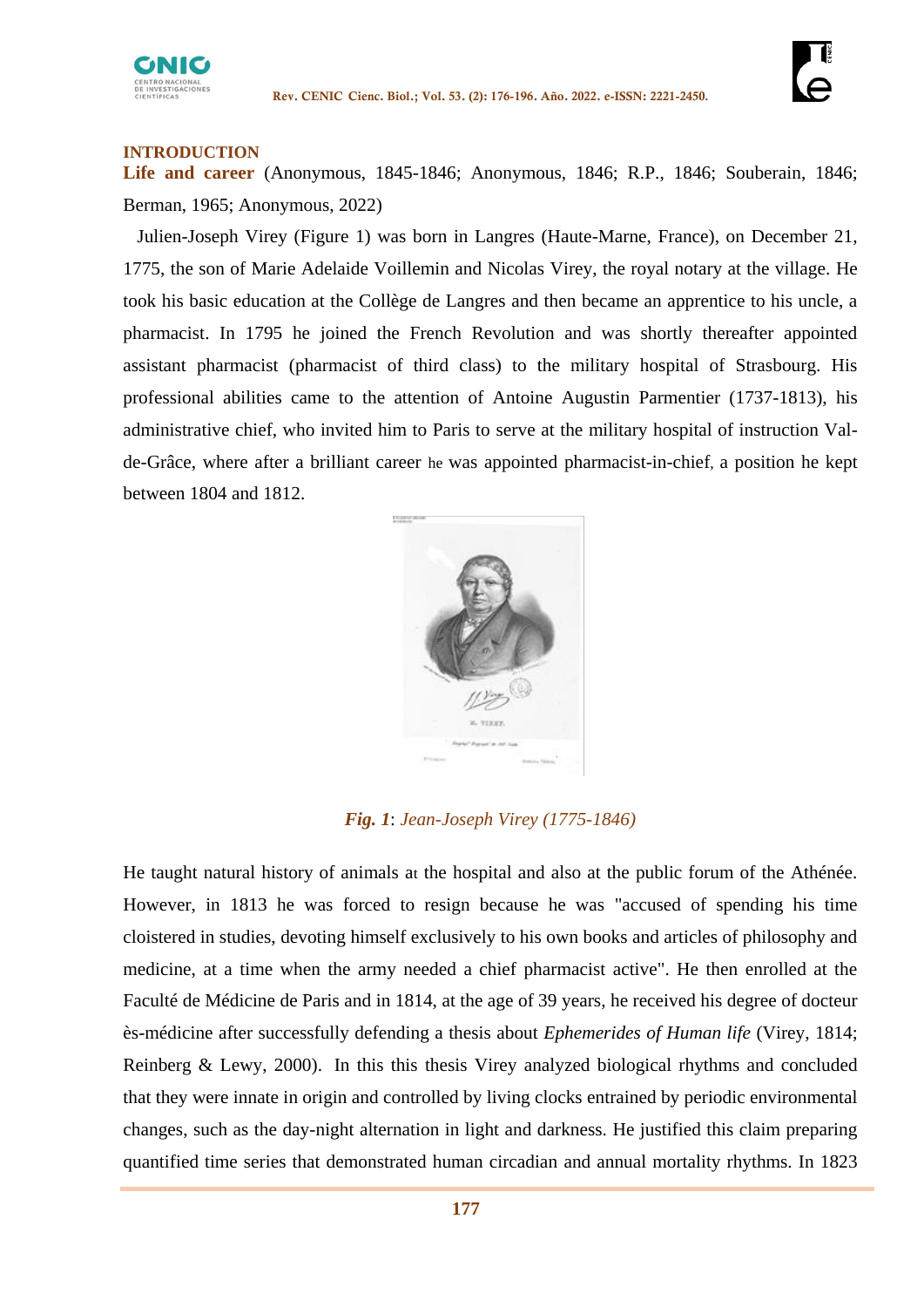

he was appointed member of the Académie Royale de Médecine and served as secretary of the Pharmacy section (1825 to 1829). A large part of his work was devoted to anthropology, sociology, and philosophy where he published many books opposing Lamarck's theory and proposing his own racial theories, basically polygeny (the theory that humans evolved from several independent pairs of ancestors) and transmutation of species. He postulated that humans descended directly from the apes and that there were basically two human species (White and Black), divided into six chromatic races. Politically, Virey belonged to the central stream; he was elected to the Chamber of Deputies of the Haute-Marne, a position he occupied from 1831 to 1837. He was a member of many scientific societies and public organizations, among them the Société de Pharmacie, the Comité des Travaux Historiques et Scientifiques, the Conseil Supérieure de Santé, etc. In 1831 Virey was appointed Chevalier de la Légion de Honneur and in 1835 promoted to Officier.

Virey died in Paris on March 9, 1846, as a result of a cerebral congestion.

# **Scientific contribution**

 Virey wrote more than 200 papers (most of them very short) and books (e.g., Virey, 1800, 1811c, 1814a; 1820b) on the subjects of inorganic, organic, and agricultural chemistry, vegetable principles, physiology, toxicology, anthropology, sociology, etc. He also wrote a booklet describing his research activities and achievements (as usual for candidates to the French Academy of Sciences) (Virey, 1842). In addition to the subjects described below, he discussed the uses of the beans of Tonga for perfuming tobacco (Virey, 1811a), studied the different quinquina (Virey, 1812a); the formation of bubbles on the surface of liquids (Virey, 1814b); the medical properties of tea and its varieties (Virey, 1815); the origin of sugarcane (Virey, 1816b); the formation of intestinal worms and their cure (Virey, 1817); the historical background of the Biblical manna and its expression in the different cultures of the Middle-East (Virey, 1818); discussed the origins of phosphorescence in minerals, vegetables, and animals (Virey, 1819), the vegetables releasing the smell of vanilla or containing benzoic acid (Virey, 1820a), described the diversity of medicines used in India (Virey, 1828); the reasons for the variety of flower colors (Virey, 1838); etc. His publications about anthropology and sociology have been discussed in detail elsewhere (e.g., Benichou & Blanckaert, 1988) and will not be presented here.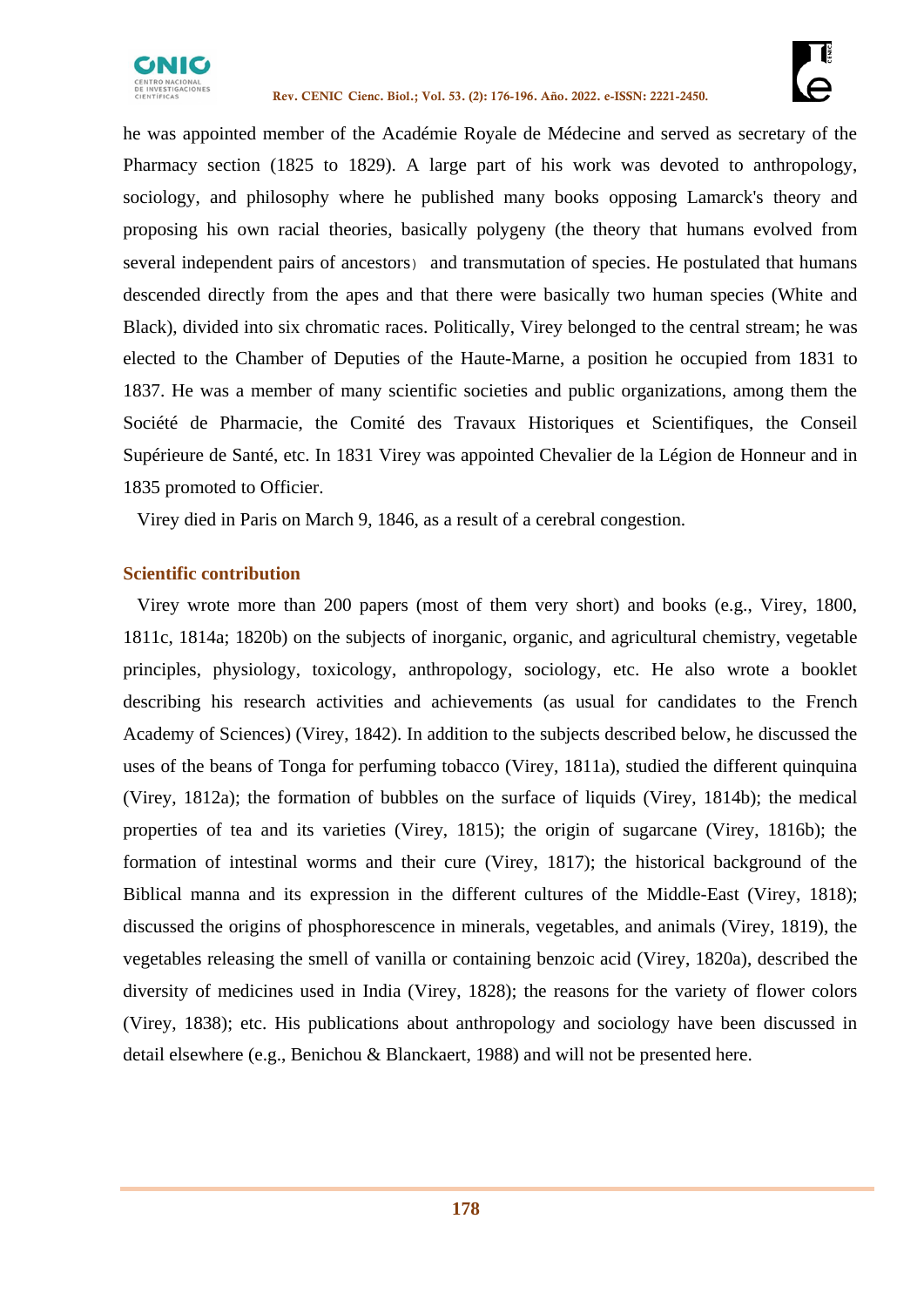

## **The color and properties of vegetable medicines**

 Virey wrote that most botanists, including Carl Linnaeus (1707-1778), had rejected the idea of using the color of flowers and other parts of the plant as a distinguishing property (Virey, 1811b). He remarked that this decision had not taken into consideration the fact that each color of the flower or another part of the plant was often the characteristic of some dominant principle. With the change of color, this principle, or the medical property, which it carried, changed and altered in the same proportion. In medicine, it was not the same to use the red or white carnation, or their mixture; the white or black poppy, the white or purple violet, etc., which had very different properties. Virey intended to go further and examine the relationships that Nature had put between such kind of colors and such properties among the vegetables. It was reasonable to assume that the more intense the color of a certain part of the plant, the more intense the pertinent property would be, compared to the less colored same substance. It was clear that although the color could be somewhat altered by controlled cultivation, the original color returned if the vegetable was abandoned to its natural environment. The influence of the soil was also critical, dry vegetables of the mountains were more active than and those of the humid and fertile valleys, and were more colored when they were grown at the same temperature. Virey went on to analyze the phenomenon accompanying flowers and other parts of the plant colored white, yellow, red, redbrown, green, blue, or black (Virey, 1811b).

## **White color**

 In general, white flowers were the ones that kept less their properties by desiccation, their principles were the most ephemeral (e.g., jasmin, privet, mimosa, and lily of the valley), they lost all their odor by distillation, were usually very aqueous and transparent or semitransparent (e.g., liliaceae, narcissus, and asphodels), had a nauseating taste, flowered at the beginning of spring and decayed rapidly with hot weather. The white color was typical of the flowers of the cold countries; they blossomed before the sun acquired its full strength, did not have tonic properties, were not astringent, and did not have a strong flavor and odor. Exception was the white flowers of the tetradynamus or cruciferae, which were more acrid and anti-scorbutic than the yellow flowers of the same species. Virey added that in a similar manner, the white varieties of fruits and trees were the most common in cold climates. All this information indicated that the white color was the less favorable to the most stimulating medical properties. Thus, the white scilla was poorer than the red one, the white carnation had less aroma than the red one, the gums and colorless or white resins were the purer, the white canella and the white quinquina were less active than the more colored species, etc. (Virey, 1811b).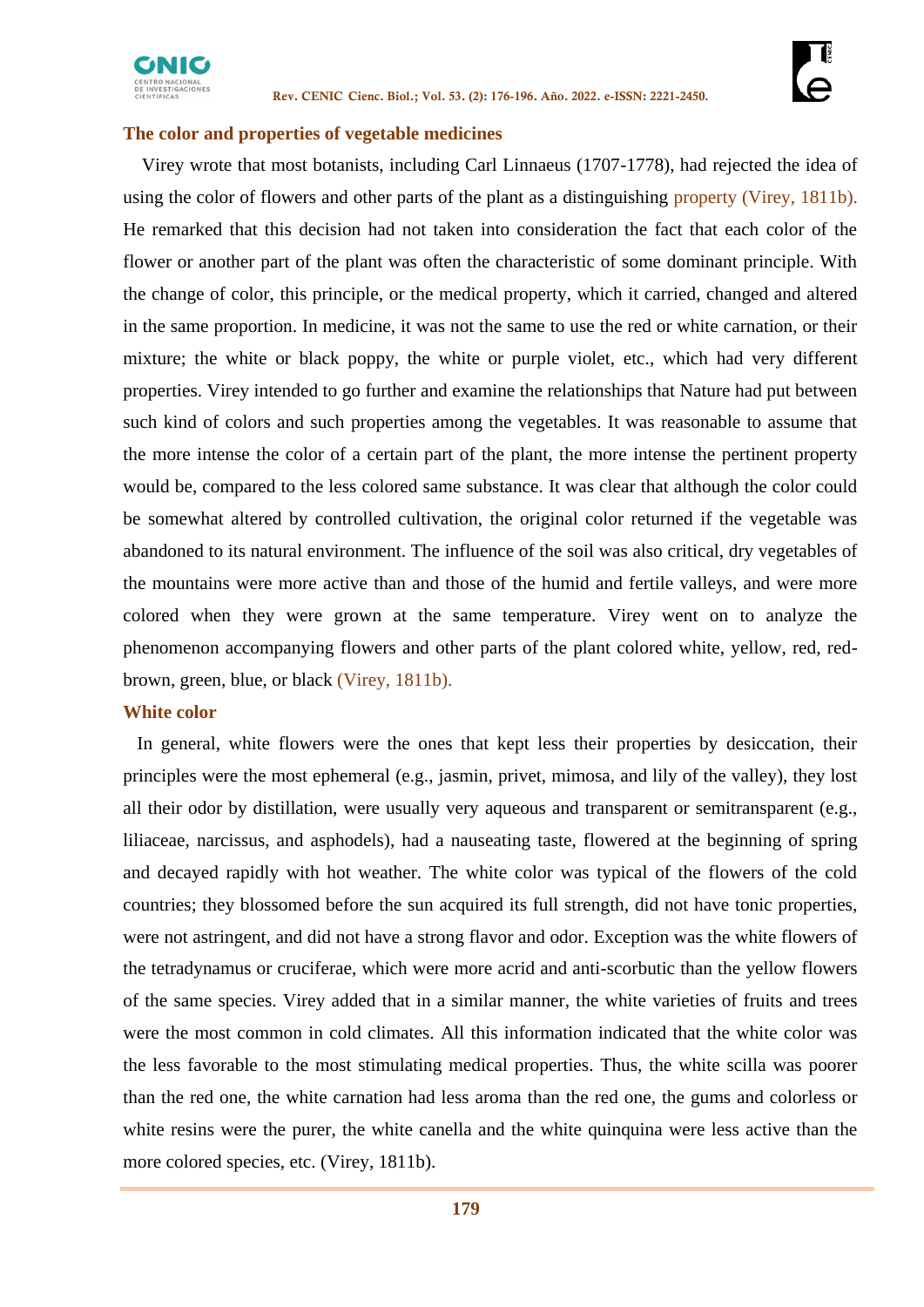



#### **Yellow color**

 This color was the most widespread in the vegetable kingdom, although it often combined with very different principles; it was almost never found with acids, on the contrary, it was the most constant indicator of a bitter principle (e.g., juice of aloes, roots of rhubarb, chicoracea, arnica, chamomiles, chrysanthems, safflower, artichoke, tansy, etc., were all yellow flowered). Inspection of all the bitter vegetables substances showed that very few of them did not have yellow flowers. The bitter property was also present in yellow substances produced by technology, for example, the bitter of Welter and other yellow products formed by the reaction of nitric acid with organized bodies. It was also a property of animal bile and the skin of the orange. The yellow quinquina were the most bitter. Nevertheless, there were no known yellow roots (such as carrots and licorice) that were bitter, as well as there were some bitter herbs that were not yellow (e.g., water clover and common hop). The above observations indicated that though the yellow color was not an absolute proof of the presence of bitterness in the plant, it usually offered a clear sign that it was present combined with aromas and purgatives (Virey, 1811b).

#### **Red color**

 Virey wrote than in this category, only the rose genre proved the relation between the color of a flower and its properties: the white rose had a bland flavor and was the most laxative and emollient; the yellow roses (e.g., *Rosa sulphurea*, W. and *Rosa eglanteria*, L., *Bicolor cinnamomea*, L., etc.) possessed a bitter purgative and nauseating taste, while the red roses were astringent and contained an acid principle. According to Virey, in vegetables, the red color was almost a universal character of acidity and astriction. Acids were known to turn red many vegetable colors shades, particularly the blue ones. Flowers were known to change their color from red to blue or from blue to red, if the predominant conditions were basic or acid (e.g., borache, viper's bugloss, columbine, larkspur, etc.). There were very few red fruits that were not acid (e.g., cherries, gooseberries, strawberries, pomegranate. etc.). Insects that produced a red dye usually extracted them from acid or astringent plants (e.g., cochineal). Virey added that although there were some vegetable acids that were not red, he had never found a red vegetable that was not acid or astringent, or without containing some principle of this nature (Virey, 1811b).

#### **Red-brown color**

 This shade was the constant of tonic and astringent properties that appeared particularly in the ligneous parts of the vegetable, such as roots, wood, and bar (e.g., oak tree, nut tree, elm, heather, madder, quinquina, etc.). Experience indicated that the redder was also the most astringent,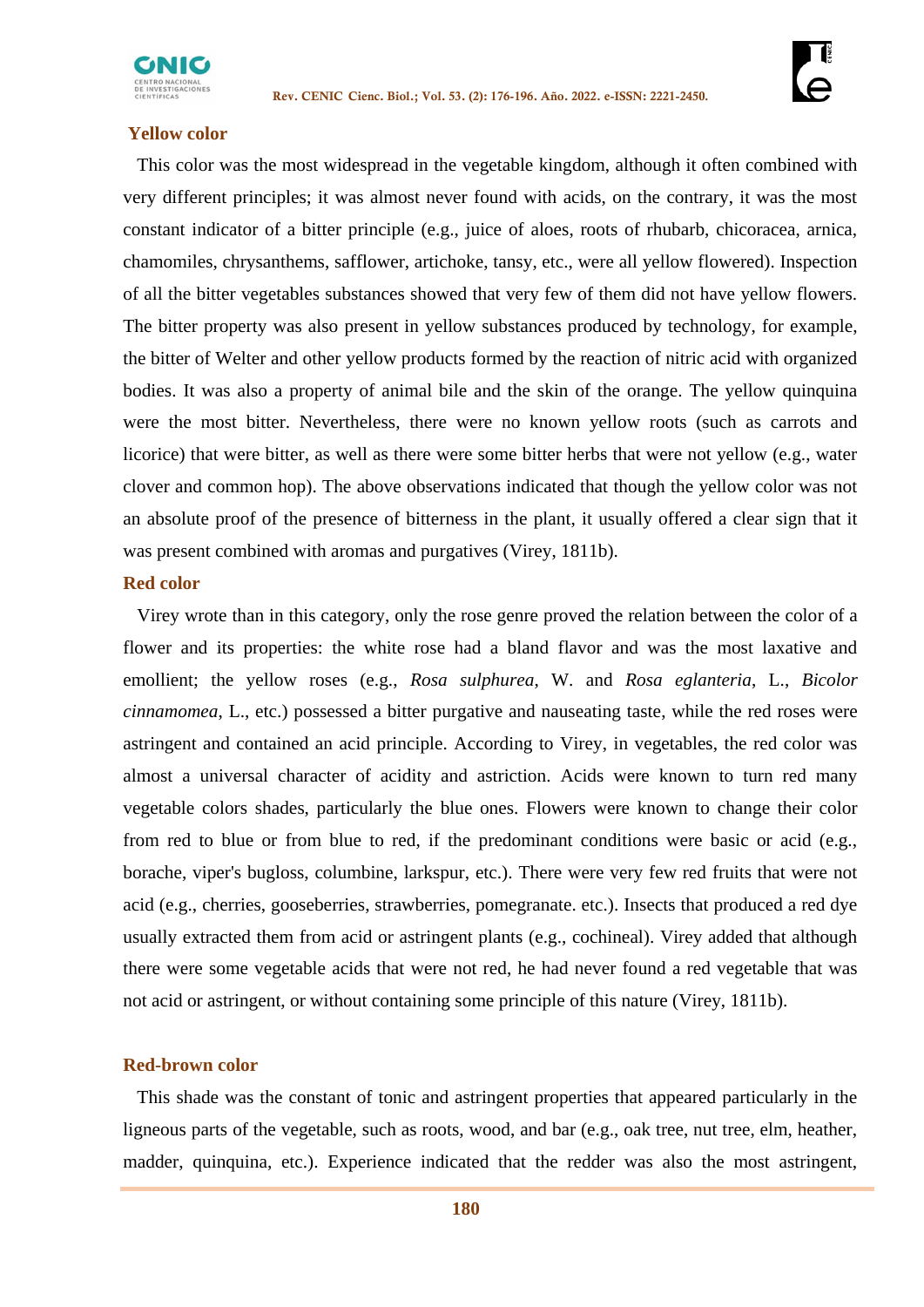



although this not always true for the febrifuges; these qualities were present in the coffee tree. The astringent principle was so inherent to this color that they never appeared separated, as in Kino, cashew, roucou, bdellium, myrrh, and all red brown resins. This tonic principle appears combined with aromatic oil in the bark of canella, laurels, betel, sassafras, Chinese cinnamon, and other red brown aromatic substances (Virey, 1811b).

## **Green color**

This color presented a variety of properties. In general, the green carried with it the scathing and styptic savors. All the fruits, before complete maturity, exhibited this savor; chewed fruits that remained green, like the olive, holly, and the buckhorn, kept a strong and unpleasant astringency. The condiments named fine herbs, owed their intense flavor to their extreme greenness (e.g., burnet, leek, shallot, etc.). The scathing flavor was clearly related to the green color and could not be separated by means of oil or ether. This principle appeared combined with the bitter principles in absinth, maritime ambrosia, lemongrass, etc., all plants that produced intense green ethereal extracts (Virey, 1811b).

## **Color blue**

 It was mentioned above that the passage from red to blue or from blue to red in flowers was due to acidity or alkalinity. Many chemical facts supported this claim: the blue of litmus, orseille, and lichens. These examples showed that the properties of this color gender were the opposite of those of the reds that were never poisonous. Thus, many blue flowers did not indicate safe use, although there were some exceptions. In general, a blue or glaucous color in vegetables and their flowers indicated the probable presence of alkalis, and should, therefore, inspire distrust for internal use. Flowers like violets, mauve, hibiscus, and similar, were exempt of danger (Virey, 1811b).

## **Color black**

 This color manifested very rarely in petals; it was more common in the bark that surrounded roots and the skin of seeds. The brown flowers, and those pulling to black (e.g. belladonna, *Hyoscyamus niger*, figwort, Dutchman's pipe, parisette, etc.) contained a nauseating compound, more or less acrid and deleterious. The nightshades had black foliage, indicating their qualities. Species that presented leaves spotted black, contained principles, more or less caustic or deleterious, not present in neighboring species.

 Virey concluded as follows: (1) The colors of vegetables indicated, in general, their dominant principles and could serve to establish the difference in medical matter; (2) the colors pointed to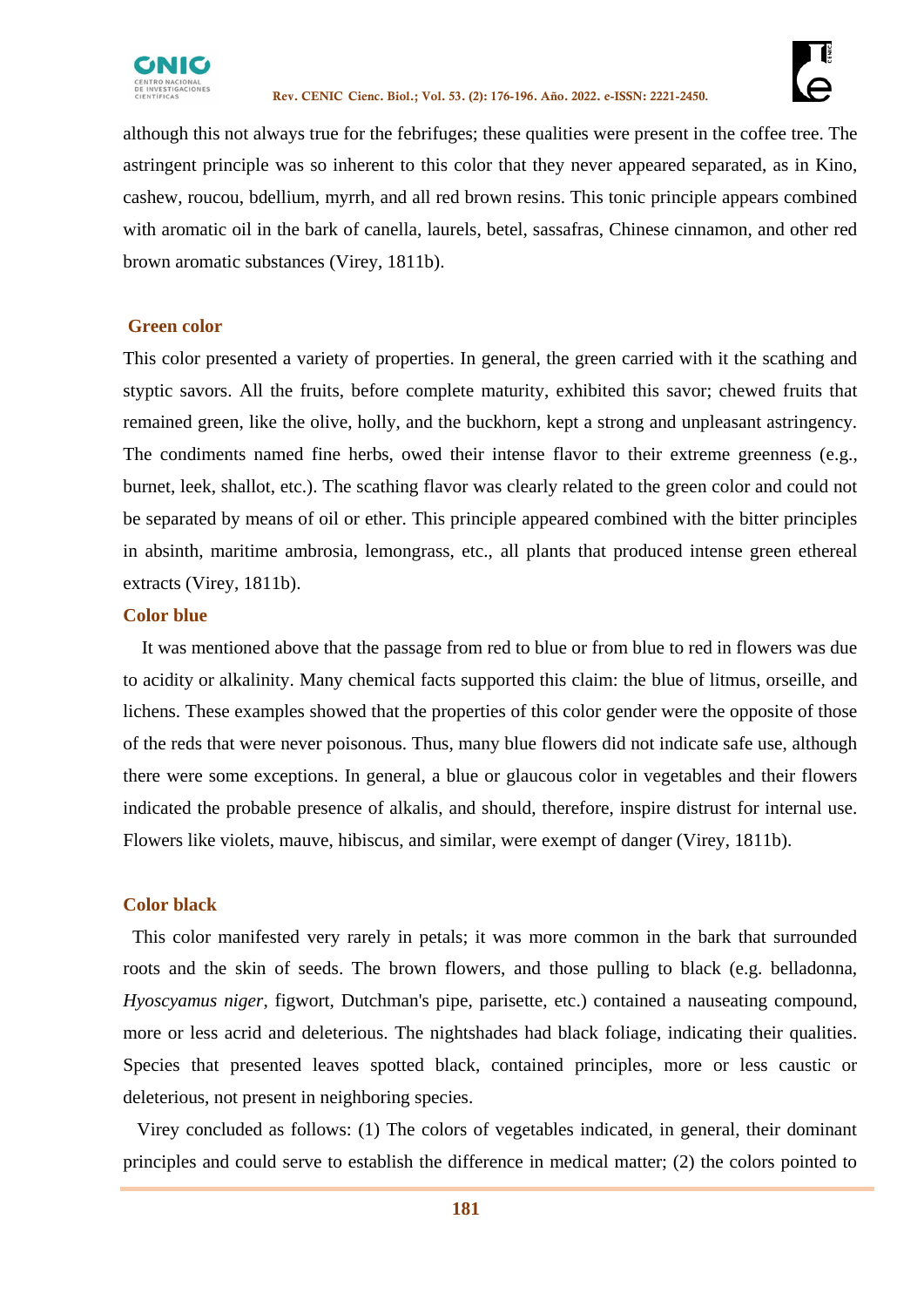



the following properties: white: emollient, refreshing, nutritive, and humectant properties; yellow: acid, purgative, stimulant, anthelmintic; red: acid, ant bilious, astringent, diuretic; red-brown: febrifuge, stomachic, tanning; green: scalding, styptic, astriction; blue: acrid, alkaline, caustic; and black: deleterious, nauseating, stupefying, and acting on the nervous system (Virey, 1811b)

## **Odors, their nature and modification**

 Virey wrote that the odors of different natural substances, and particularly those of medicines, constituted an essential part of their properties. He was especially interested in examining the very singular effects of diverse emanations, sweet or fetid, over the nervous system, the brain, the stomach, and, superficially, over the sexual organs. His purpose was to classify the different odors, agreeable or fetid, observe their nature and combinations, and the manner in which they were modified or destroyed (Virey, 1812b).

 The first part of his paper was devoted to a short historical synopsis of the subject. He mentioned that the Greek philosopher Theophrastus (371 BCE-287 BCE) had made some ingenious observations about vegetable and animal odors, and on the preparation of aromatic wines and oils with about 20 kinds of proper substances. The physician Crito of Alopece had placed odors in the list of medicines and used them to treat several illnesses (a practice that is still preconized today: aromatherapy). Virey cited a long list of scientists that had written about odorants, mentioning that the most important and more philosophical work was the one of Robert Boyle (1627-1691) about the nature of body effluents (Boyle, 1673). He asked the question if it was possible that all the odors were derived from some primitive ones, as did all the color nuances. His answer was negative: odors admitted as many principles as there were different bodies. Among the plants above all, they were a multitude of classes apart. More than that, a particular odor for an individual could be completely different for another individual. A dog was able to sense the animal exhalations of a hare but seemed to be insensible to the smell of a rose. The vultures and certain beetles enjoyed themselves in the rottenest carrion and excrements. Often an odor displeased when it was too strong and became pleasant when diluted (e.g., saffron, lily, and narcissus) (Virey, 1812b).

Virey described then the characteristics odors of food, medicines, charm, and toilet.

## **Food**

 Virey wrote that odor and taste were intimately connected; odor should be considered a foretaste and many substances satisfied simultaneously these two indulgent senses (e.g., fruits and liquids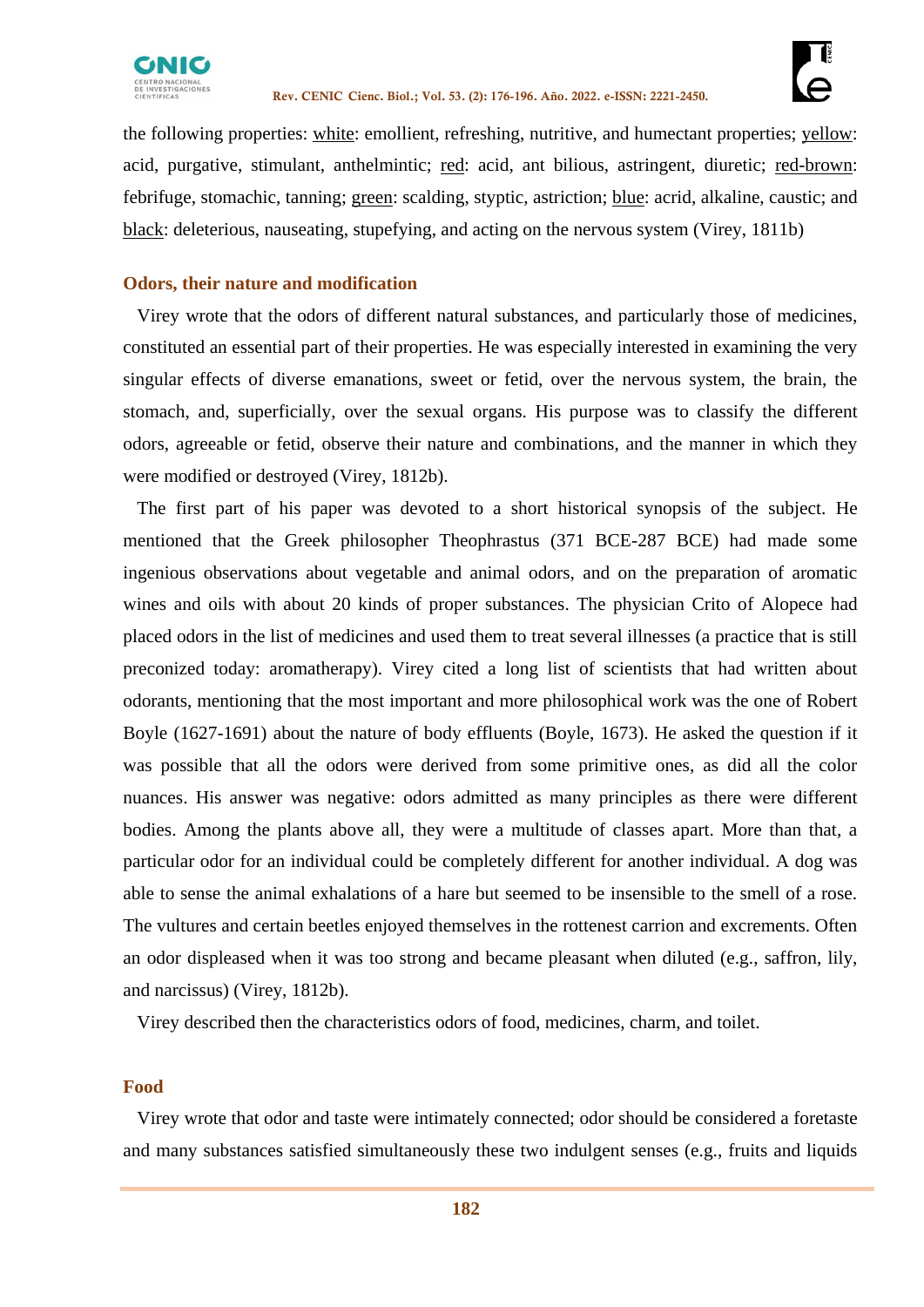

simultaneously odorant and tasty). There were several bodies that were more sapid the more odor they had, as shown by species and other aromates. Odorless substances lost simultaneously their flavor. Substances having a bad smell were usually poor foods because the stomach revolted against them. There were also very sapid substances that were practically odorless (e.g., sugar and chilli pepper), others very odorous and little sapid (e.g., rose and carnation); in others a pleasant savor was accompanied by a repugnant smell (cheese, caviar, and the fruit of durian). On the contrary, some sweet perfumes had a terrible taste (as most of volatile oils). The most nourishing smells were those of the flesh, followed by those of fruit, starchy foods, and sweet juices. No mineral smell pertained to this class; in general, their taste was very bad. It was remarkable that the odors most appropriate to condiment meat were usually the tastier, being those that acted on the stomach (e.g., groceries, alliaceous, etc.). Virey mentioned 12 classes of food odors, among them, bland, leguminous, umbelliferous, fruits, anti-ascorbic, oleaginous, sickly sweet, meat, and fish. (Virey, 1812b).

## **Medicines**

 According to Virey, there were many examples of odors operating on humans like medicines, for example, orange flowers, linden flowers, most of the labiacea, etc. Depriving purgatives of their inherent fetidity removed also most of their activity. Aromas were appropriate to the main virtue of each substance. Thus, we did not see the peculiar nauseating smell of purgatives combined with, for example, astringent balsams. Roasting rhubarb until its nauseating smell had disappeared resulted also in the disappearance of its purgative effect, leaving only the astringent one. Odors were not only limited to a slight action on our bodies, sometimes they produced very violent and even fatal effects (e.g., the smell of dead bodies and the contagious vapors of certain illnesses). Odors acted upon the different systems of a body; for example, drugs like opium worked upon the nervous system and more or less numbed it; mixing these drugs with acrid purgatives resulted in a decrease of their activity. In several animals, certain odorant plants excited the sexual organs: boiled stinking goosefoot attracted dogs in heat and made them urinate. According to Virey, there were twenty fetid odors that found use in medicine, among them, nauseating, narcotic, acrid or corrosive, aphrodisiacs, emmenagogues (stimulators of menstrual flow), carminatives (flatulence relievers), and balsamic (Virey, 1812b).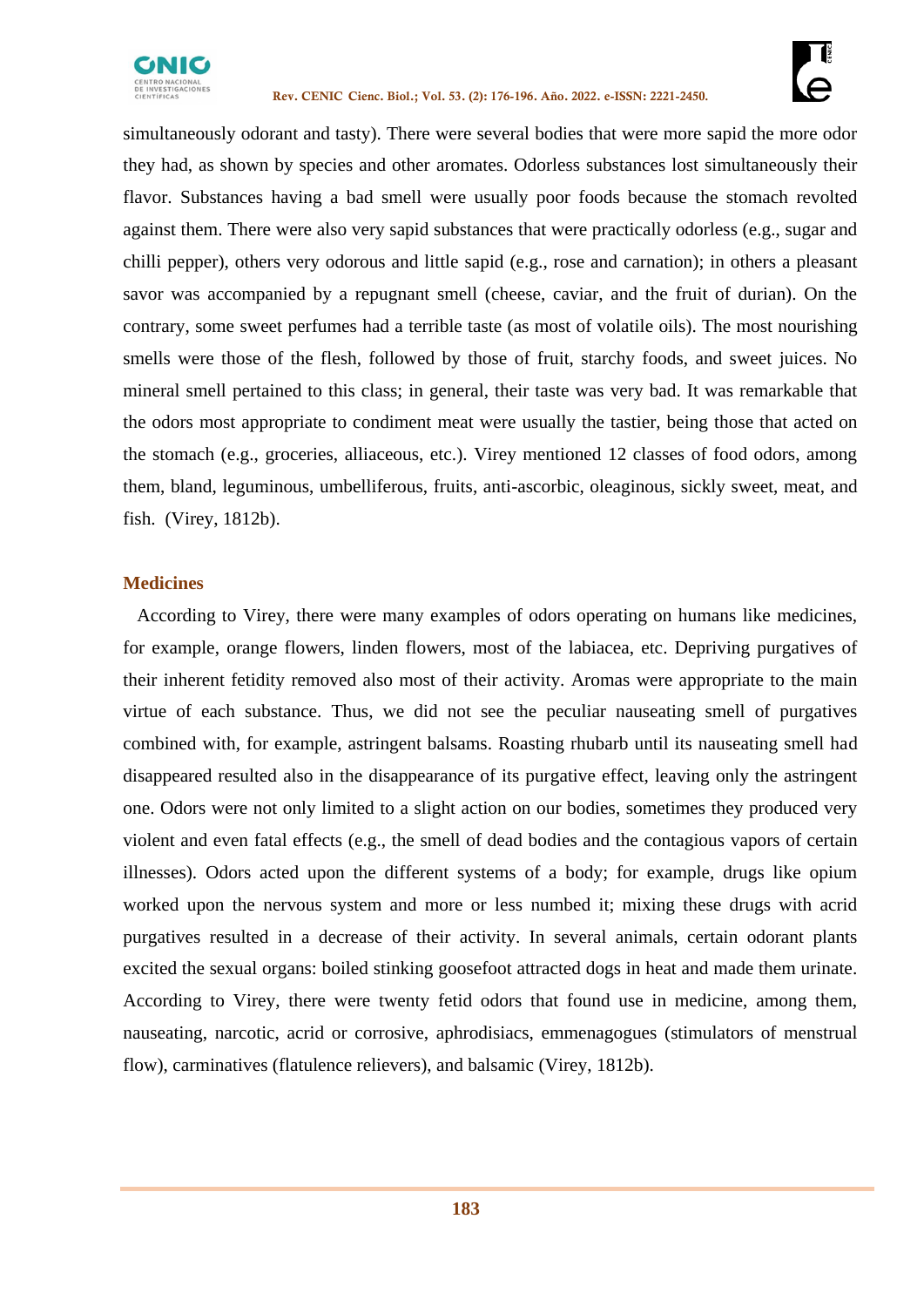

## **Charm and toilet**

 Virey wrote that this category necessarily had to affect only the human species. In general, toilet odors penetrated rapidly all of the animal economy through the absorbing system. It was enough to apply them on the head or the abdomen to have it appear in the urine. But it was especially to the brain that the smells were directed and in order to be stronger, they had to cause a kind of vertigo. The odor of roses, oranges, and fruits were unable to do so (Virey, 1812b).

 Virey ended this paper with a discussion of the action of putrefaction, heat, air and light and chemical reagents on odors, and some speculations regarding their nature. It was commonly said that all putrefying bodies stank, those of animals more strongly than those of vegetables. Nevertheless, there were substances that their putrefaction developed a more or less pleasant smell and others that felt worse in the healthy state than in that of corruption. For example, slightly putrefied human bile smelled like intense musk; cow urine exhibited the same behavior after a similar digestion. There were strong stinking smells that putrefaction destroyed them (e.g., those of champignons. agarics, etc.). Odors were no other than the volatilized parts of natural bodies. These emanations could only exist by the action of heat, and heat, by dispersing them, continued to scatter them. This was the reason why perfume makers kept the most fugitive under cold. The aroma of certain plants (Jasmin, iris, hyacinth, etc.) was so delicate that the heat of boiling water decomposed tem. Hence, they could not be obtained by distillation, implying that they were not composed of volatile oil. It was known that aromas and flavor developed at the same time, by a slight combustion or by cooking. Toasting was able to dissipate strong flavors and poisons but at the same time it could release many malign substances. It was easily observed that the air (actually the oxygen) was the principal destructor of odors. Sulfur, phosphorus, arsenic, etc., burned releasing strong odors that were completely odorless when in perfect acidity. Light had the ability of burning bodies; in vegetables it contributed to the formation of colors, flavors, volatile oils, and resins; there was little doubt that it also contributed to the formation of their aromas. Virey wrote that the above facts suggested that acids must destroy or weaken odors. This was true for mineral acids, particularly the most oxygenated. Vegetable acids had a weaker action, although they were able to destroy nauseating and fetid odors, Vinegar absorbed the odors of the labiaceae, alliaceous, etc. and became the vinegar used for toilet or medicine. Alkalis operated on aromas in two ways: Triturating musk with a caustic alkali caused the pertinent odor to disappear and be replaced by another that resembled ammonia. Similar or weaker results were obtained with the bicarbonates. Alkalis, particularly ammonia, developed or sharpened narcotic and nauseating odors (Virey, 1812b).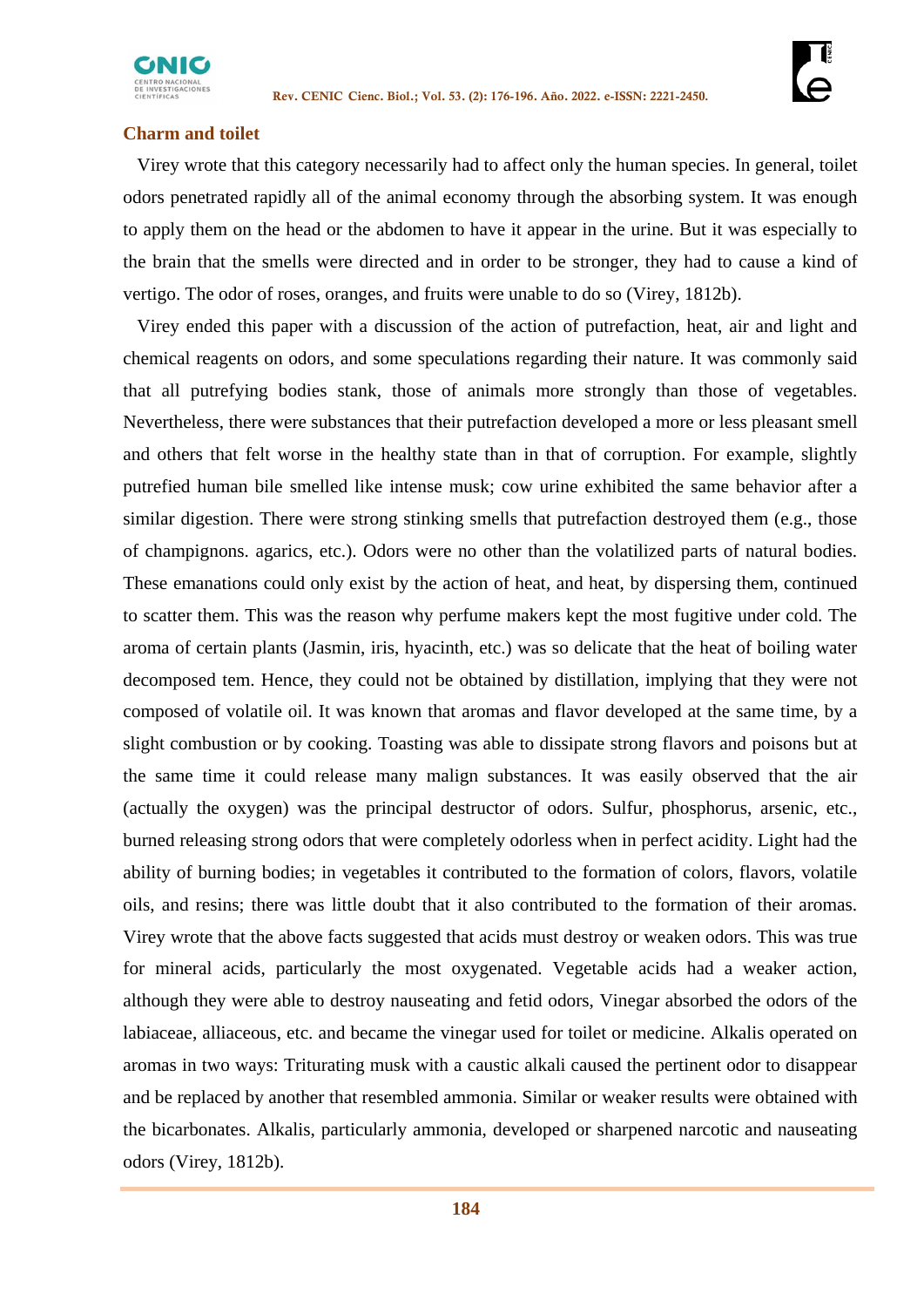



 Virey wrote that in the old days it was believed that the aroma depended only of a volatilized essential oil, which formed a sort of atmosphere around the odorant substance. This was certainly true for certain plants like the labiaceae, umbeliferae, fraxinella, etc. The number of essential oils was then so large that it was impossible to assign them a fixed character. Nowadays it was possible to identify certain particular classes of odors, among then, acids, oily, sulfurized, aqueous, resinous, etc. The acids include those of the ants, the different kinds of artificial vinegar, volatile acids, and particularly that of benzoin. The odors of fruits and other sweet substances like manna, molasses, and honey, elicited acidity; rancidity also had an unpleasant acid odor. Virey was not sure if it was possible to assume the presence of phosphorus in the alliaceous odors, although it was well proven that sulfur was present in all the antiscorbutic aromas. Nitrogen was also supposed to play a particular role in all the narcotic aromas, as shown by the fact that the vegetables that exhaled them released ammonia during their analysis. Hydrogen, in a simple state or carbureted, seemed to be recognized in bituminous odors. Heated resins most certainly released hydrogenated aromas (Virey, 1812b).

# **Aphrodisiacs drugs**

 Virey wrote that although the famous physician Claudius Galenus (119 CE-210 CE) had negated the existence of aphrodisiac substances, it was clear that in animals certain substances exerted such an action (Virey, 1813). For example, it was known that cats were particularly excited by cat thyme (*Teucrium marum*), catnip *(Nepeta cataria*), and Virginia snakeroot (*Aristolochia serpentaria*); birds by hempseed, common corn, and fenugreek; that rubbing the anus of a carp with musk or civet (*Trigonella foenum-graecum*) soon made them spawn; and that many animal odors had a strong effect on the female uterine system. This kind of medicines had been particularly investigated in the hotter climate countries, probably because hot weather resulted in earlier puberty and polygamy increased the enjoyments. Coffee was considered an anti-aphrodisiac because its action on the cerebral nervous system weakened other faculties (Virey, 1813). The Bible mention of Rachel, Jacob' wife, resorting to the aphrodisiac *dudaim* (דודאים (to become pregnant and give birth to Joseph, had become famous because of the difficulty the Bible interpreters and commentators had found in identifying the pertinent plant that produced the drug. The Septuagint and the Vulgate had translated this term as Mandrake (*Mandragora officinarum).* Many religious texts had claimed that the drug was the fruit of the narcotic plant *Atropa mandragora,* L*.* Virey added that dudaim were also mentioned in the book Song of Songs because of the pleasant odor of its flowers, while those of mandrake were highly virus. Virey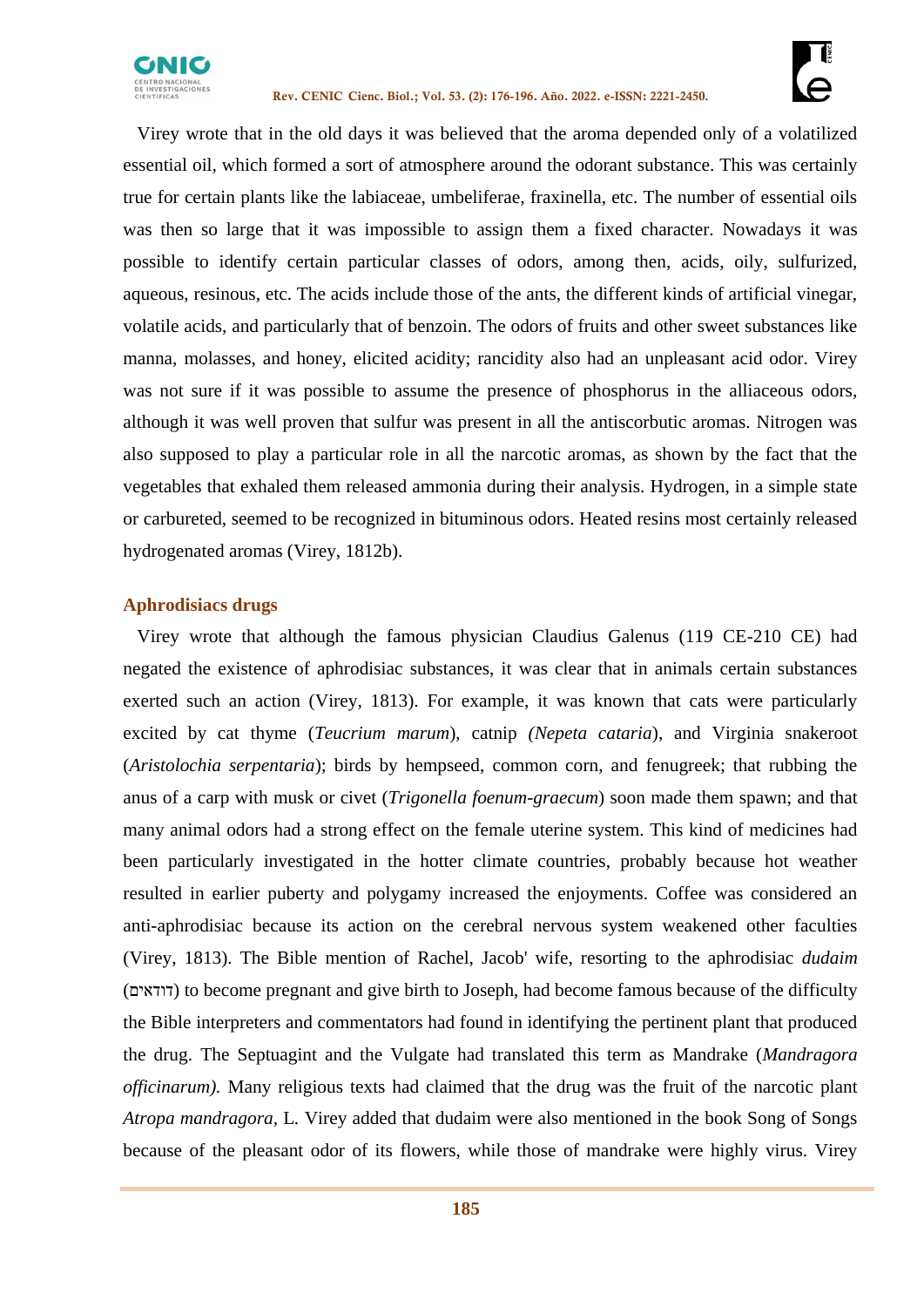



added that the Dutch physician Levinus Lemnius (1505-1568) had remarked that aphrodisiacs did not necessary had to be body warmers, if they served as such, it had to be in the cold and humid countries of the North were animal economy required stimulants. This was not the case in the hottest skies of the East where refreshers were required to humidify and loosen the arid and dried organisms. Others believed that the dudaim was the small species of a yellow melon, of sweet odor, cultivated in Persia under the name *destenbuje* (*Cucumis dudaim*, L.) and whose fruits were placed in housings because of their pleasant smell (Virey, 1813).

 Virey went on the give his own identification of the dudaim. He wrote that the Hebrew word dudaim came from *dadim* (סדדי), breasts, or from *dodim* (דדים) friends, cousins, neighbors, indicating that this plant had its parts grouped in pairs. It flourished in Mesopotamia at the time of the harvest time, that is, in May. It had a sweet smell, was used for making bouquets, and had aphrodisiac properties. "All this could not in any way be related to the plants mentioned by the commentators, but it fitted very well to the orchids, especially to those from which the salep flour made from the tubers of the orchid genus *Orchis*) is prepared in the East. The family name of these plants declared what the double bulbs of their roots are compared with, and the smell of sperm they exhale contributes to the opinion of their virtues, since long esteemed by the Orientals...One of the most common Palestinian varieties is the *Orchis sancta*, L." To Virey, all these facts were enough to declare that the dudaim were an orchid, probably one of those from which the salep was prepared (Virey, 1813).

 Virey listed and described a large number of substances assumed to have aphrodisiac properties, among them, champignons (truffles and morels), aromates (seasonings with a strong pleasant odor), arums (monocotyledonous such as *Colocasia esculenta, Darcontium polyphyllum, and Calamus aromaticus*); bulbs of alliaceous, *Aristolochia* (birthwort and pipevine), bay laurel, *Solanaceae* (pepper, henbane, and Chinese lantern), ginseng, opium, etc. He also mentioned that certain Rubiaceae, such as quinquina, cafe, Kino, and madder, diminished substantially the secretion of sperm, when used frequently. Virey classified the aphrodisiacs as follows: (1) Emmenagogues antispasmodics (herbs which stimulate blood flow in the pelvic area and uterus), for example, musk, civet, amber, and castor; and simple emmenagogues, such as fetid resins and Aristolochia; (2) aromatic spices, such as pepper, betel, ginger, canella, clove, and nutmeg; and sweet aromates, such as laurels, mirth, sweet flag, avocado, garlic, etc.; (3) spice stimulants, such as aroids, *Colocasia*, areca nut, and cashew; (4) warmers, such as phosphorus, champignons, truffles, etc.; (5) simple diuretics such as artichoke, asparagus, black vine; and diuretic carminatives, such as ginseng, parsnips, and chervil; (6) flatulent foods, such as beans and other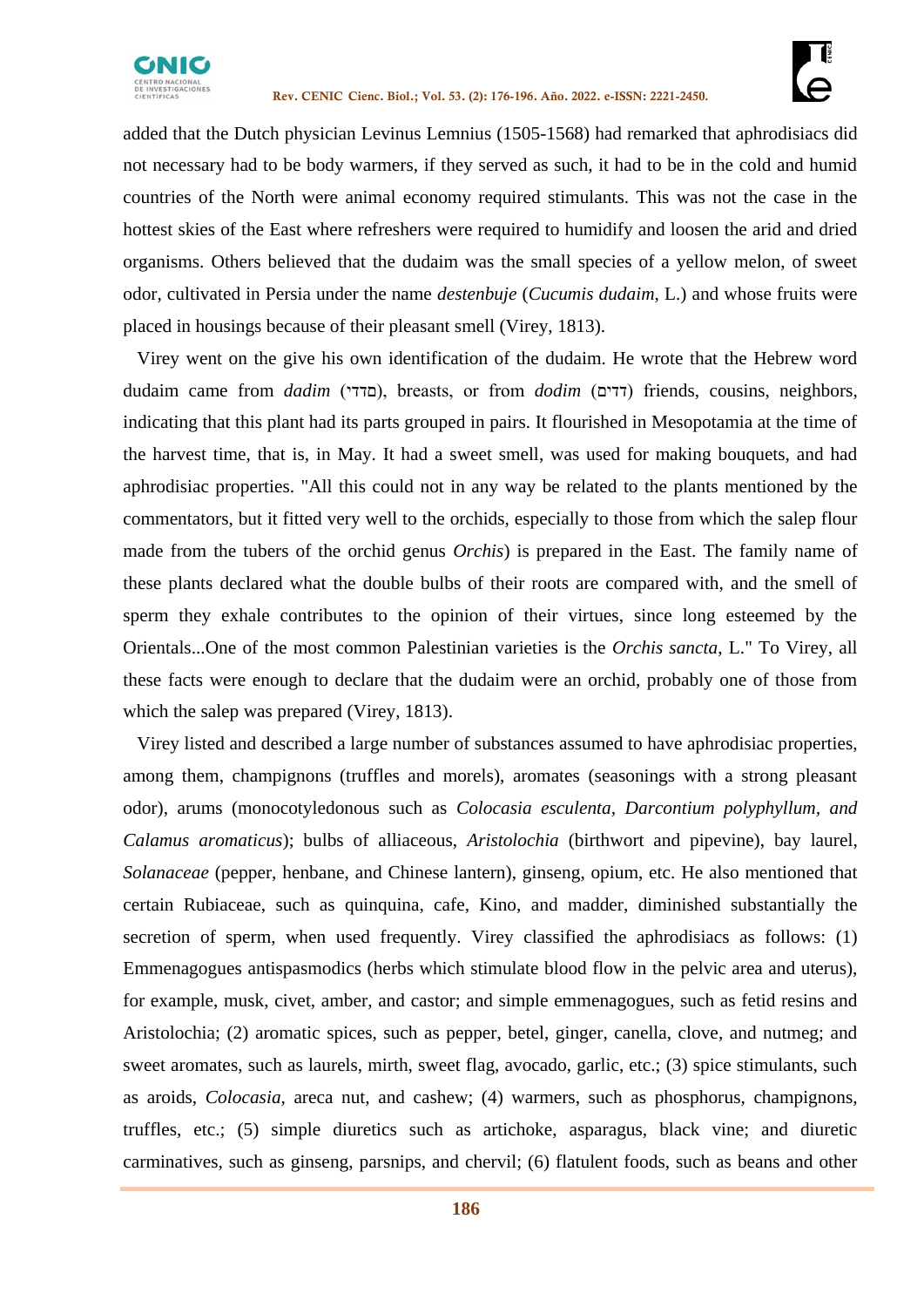



legumes; and stimulant foods, such as tetradynamia; (7) analeptic foods, such as cacao, figs, salep, sweet potato, and eggs; (8) foods exciting the cutaneous system, such as fish, mollusks, reptiles, crustaceans, and tested animals; (9) tonic substances, such iron containing food, salt, and salting foods; and (10) acrid and caustic foods, such as insects, cantharides, ants, etc. (Virey, 1813).

## **Night blooming flowers**

 Virey wrote that plants were able to experience impressions of excitability from light, heat, dry or humid air, electricity, and other surrounding agents. They slept and awake, flourished or closed at periods regulated by the course of time, advanced or withdrew their foliage according to the circumstances in which they vegetated and according to the periods of their existence (Virey, 1831a). Many naturalists had already observed some interesting facts of the life of vegetables. Linneus, René Louiche Desfontaines (1750-1833), Alexander von Humboldt (1769-1859), René Henri Dutrochet (1776-1847), and others had reported the sleep of plants and the clock of flora, and the existence of irritable parts of a large number of vegetables. Nevertheless, there was one phenomenon that had not been discussed in particular because it was considered a rare exception of the law that determined that plants opened during daytime. The fact that the flowers of certain plants opened as night and closed during the day was not different from the behavior of nocturnal animals of all classes (e.g., bats, edental quadrupeds, lizards, crustaceans, etc.). If nocturnal animals used darkness to surprise their prey, the vegetables unfolded their flowers at night in order to assure their pollination. Most flowers needed to be warmed by the sun or stimulated by the brilliance of its rays to carry on the reproduction act. Thus, the water lily, the lotus, the water nymph, and other aquatic plants bloomed their flowers on the surface of the waters and the various curvatures of the petals were able to converge the solar rays towards the center of the flower. Many examples could be also mentioned of plants that opened their flowers at a particular time of the day, which varied according to the climate of the habitat. So, the more or less delicate texture, the faster or slower excitability of the organs of the plant with respect to heat, light, humidity, dryness of the air, etc., determined mostly their time of flowering. Flowers having very tender tissues would try to avoid contact with a brilliant sun that would dry them. It was easy to observe that composite flowers (e.g. lettuce, salsify, dandelion, and cypress vine) closed their flowers towards midday (Virey, 1831a).

 Virey carried a series of experiments (which he did not describe) to find the causes of these phenomena (Virey, 1831a). On the basis of his results, he concluded as follows: The cold and nocturnal humidity decreased the transpiration of vegetables. The sap, instead of ascending as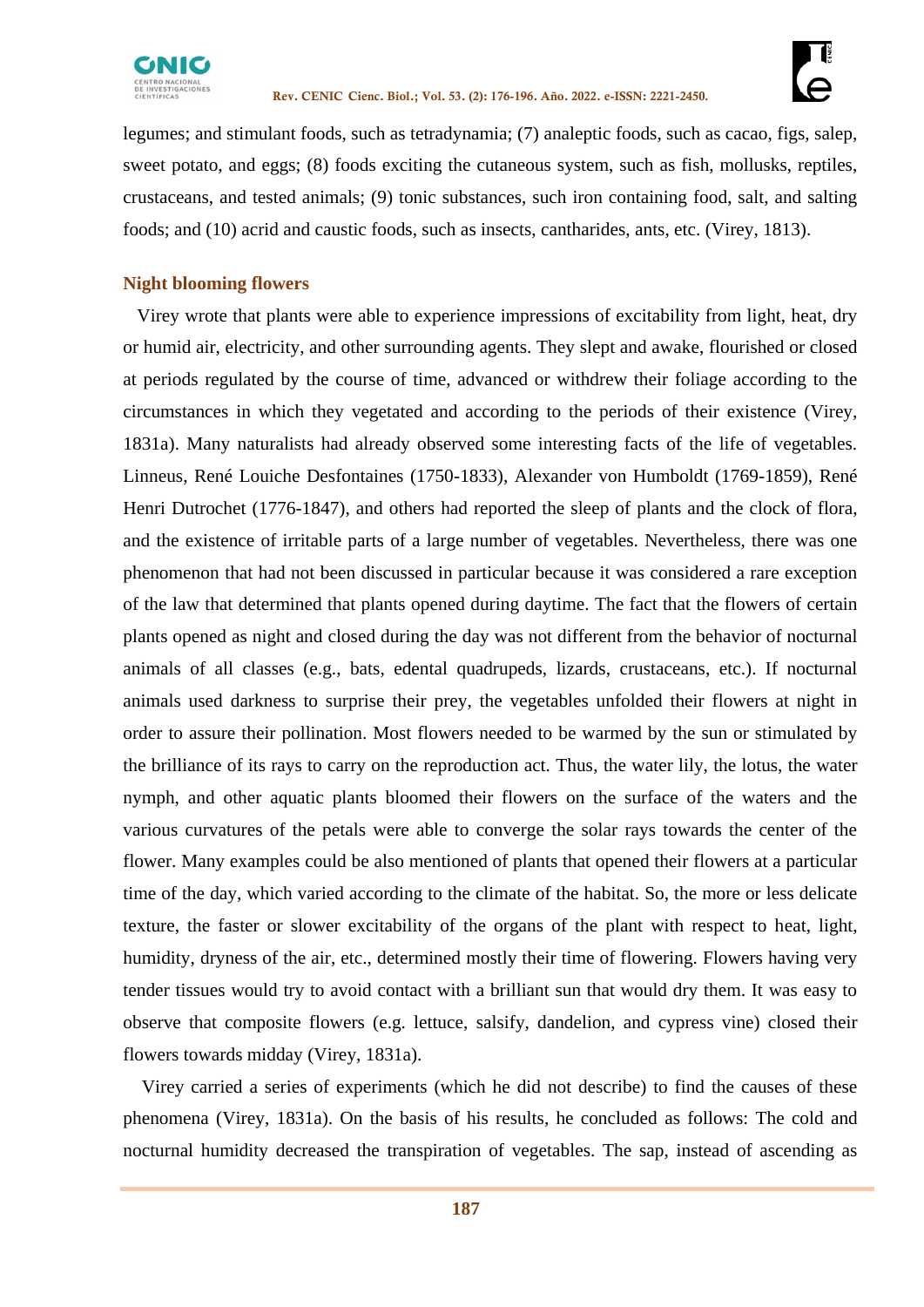



during the day, now descended towards the roots. It followed that the sappy channels of these slender and thin parts of a large number of plants were then filled up and closed on themselves by their natural spring. This was the factor that that caused so many composite or syngeneic flowers, malvaceae, convolvulacea, etc., to close at the night or even when the sky was cloudy. On the contrary, when the sun raised on the horizon, its heat and strong light induced a strong flow of sap in the leaves and branches of plants, the petals of flowers, and the green cymes. In the case of nocturnal flowers, the strength of the sun acted strongly on the fragile texture of their petals, evaporating most of the sap and feeding juices, causing the flowers to fade and hide. In the freshness of the night the sap expanded its channels and flows, causing the flowers and foliage to open (Virey, 1831a).

 Most nocturnal flowers possessed corollas having one very fragile petal (e.g. umbrellaworts, wild gardenia, angel's trumpet, night flowering jasmin, crucianella, etc.), which was short-lived and white or pale. The nocturnal polypetals also had also a delicate structure, like many grasses (e.g., large-flowered cactus, night-flowering catchfly, silene nocturna, etc.). An important fact was that almost all nocturnal flowers exhaled an exquisite and penetrating perfume, many times similar to that of vanilla. This perfume attracted the nocturnal insect to conduct the fertilization action (Virey, 1831a).

 Virey ended this paper with a long list of nocturnal and semi-nocturnal plants, classified into flowers without calyx, monopetals, and polypetals (Virey, 1831a).

## **Poisons**

 According to Virey, poisons could be classified in two groups, *organic* and *inorganic*. The latter were never assimilable by vital functions; they operated upon all kind of living entities in about the same manner, decomposing them energetically into their parts but with different intensity and degree of activity. They usually tended to strongly disorganize the tissues, although the traces of their action were hardly noticeable. The violence of their action remained visible even in the death state (Virey, 1831b).

 Vegetable and animal poisons usually operated on living organisms and according to the organization mode of the species upon which they acted. For example, although white arsenic  $\alpha$  oxide (As<sub>2</sub>O<sub>3</sub>) corroded or disorganized rapidly and in a more or less same manner all the animals or plants on which it acted, it did it only on certain living animal or vegetable orders. Other species were not affected at all and many of them derived their food from a substance that was deadly for other races. Mineral or vegetable poisons introduced in the living economy did not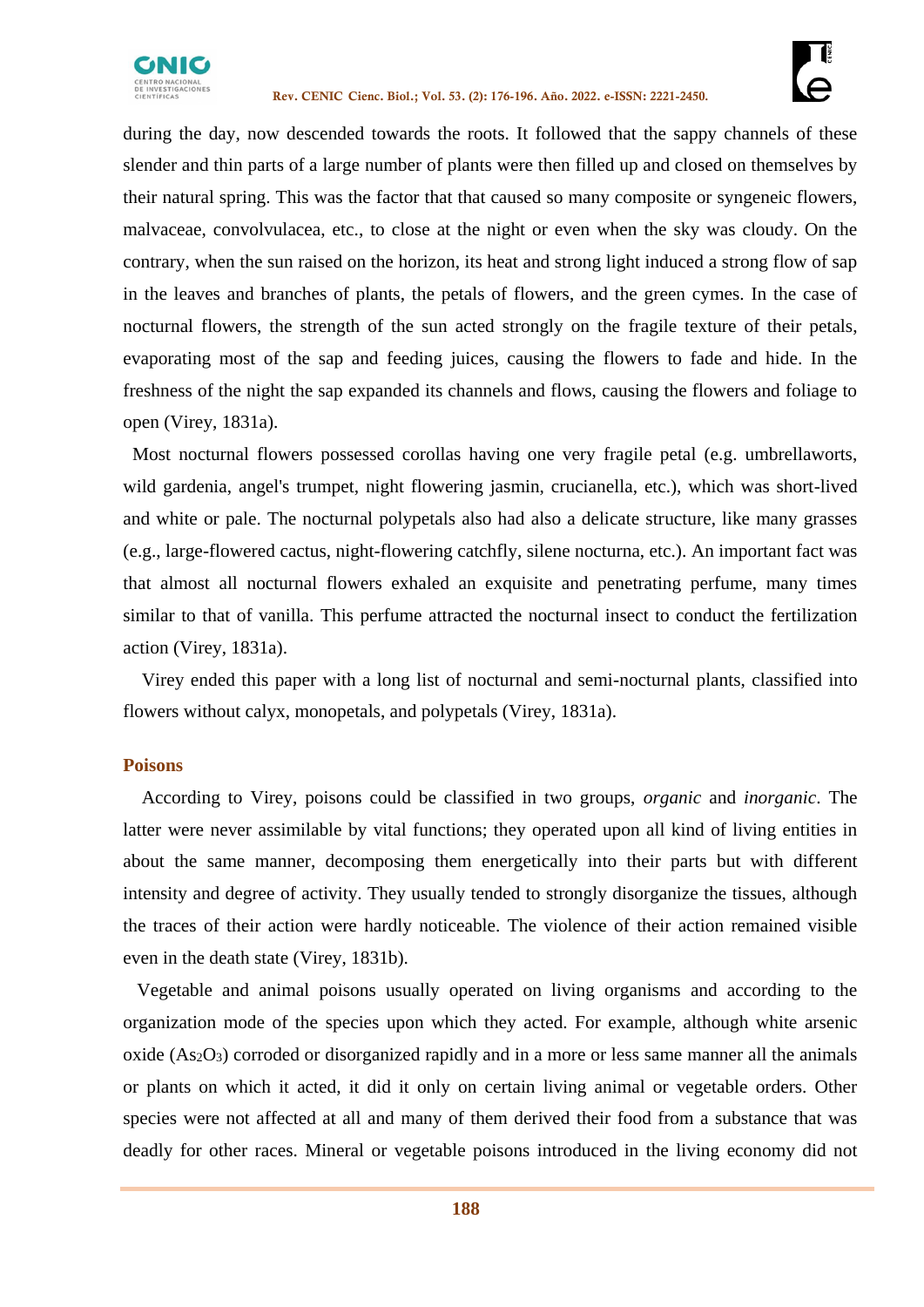



reproduce or propagate; animal poisons, on the contrary could become contagious and regenerate like the virus, miasma, and transmissible illnesses; they modified the living organism in such a manner that it became deleterious for others, at their time. Some of these substances did not affect the animal in which they fed but made them malign for other species that ate them. It was known that certain fish in the Antilles, such as the anchovy *Clupea Thryssa*, became poisonous to human in certain seasons, for having ingested jellyfish. Depending on the degree of digestibility of the deleterious animal or vegetable substance, it became food, medicine, or poison to the entities that absorbed them. Thus, the goat swallowed with impunity the henbane that killed the dog; horses or rabbits that ate putrefying substances developed all the symptoms of an illness, while the wolf and the hyena found in the infected carrion a delicious and healthy prey. Certain poisonous animals, for example, vipers, were immune to the bite of their species; the pertinent poisons were usually not decomposed by the digestive juices; they went unchanged through the economy without alteration and keeping their poisonous ability (Virey, 1831b).

 Experience showed that although several mineral substances like sulfur, iron, calcium carbonate, and sodium carbonate, were able to combine with the liquids or solids of animals and vegetables, none of them were capable of assimilating, that is, of assuming by themselves the organization and life of the organism. The mineral molecule was one; it only contracted chemical combinations, most of them fixed, saline, binary, and in definite proportions. These characteristics separated them from organic mixtures, formed of at least three elements, united in incessant mobile and variable proportions. This mobility made the most appropriate to undergo more easily the harmonic force of life that chained them during periodic times and variable movements (Virey, 1831b) The mineral, by its fixity, on the contrary, remained surly and untamable, when not an enemy. Minerals could be swallowed; some individuals loaded their stomachs with porous soil and never digested it. The molecules of a poisonous mineral, being of a pure chemical nature, could only act chemically upon the living economy. They could not associate, and thus act as a foreign body; they could not organize and act destructively until its damaging activity was neutralized and exhausted. Vegetables and animal substances were poisons for most living things for the simple reason that they were organic compounds, that is, variable in their elements. Their decomposition was possible by the appropriate living beings. Poisons not always acted by means of the nervous system because plants could be poisoned without having a nervous system. The absorbing system and the circulatory torrent, especially in animals, being first impregnated, underwent the first attacks. The poisons were transmitted in animals to the nervous centers by means of the blood or the lymphatic vessels. Also, of all the parts of an animal killed by the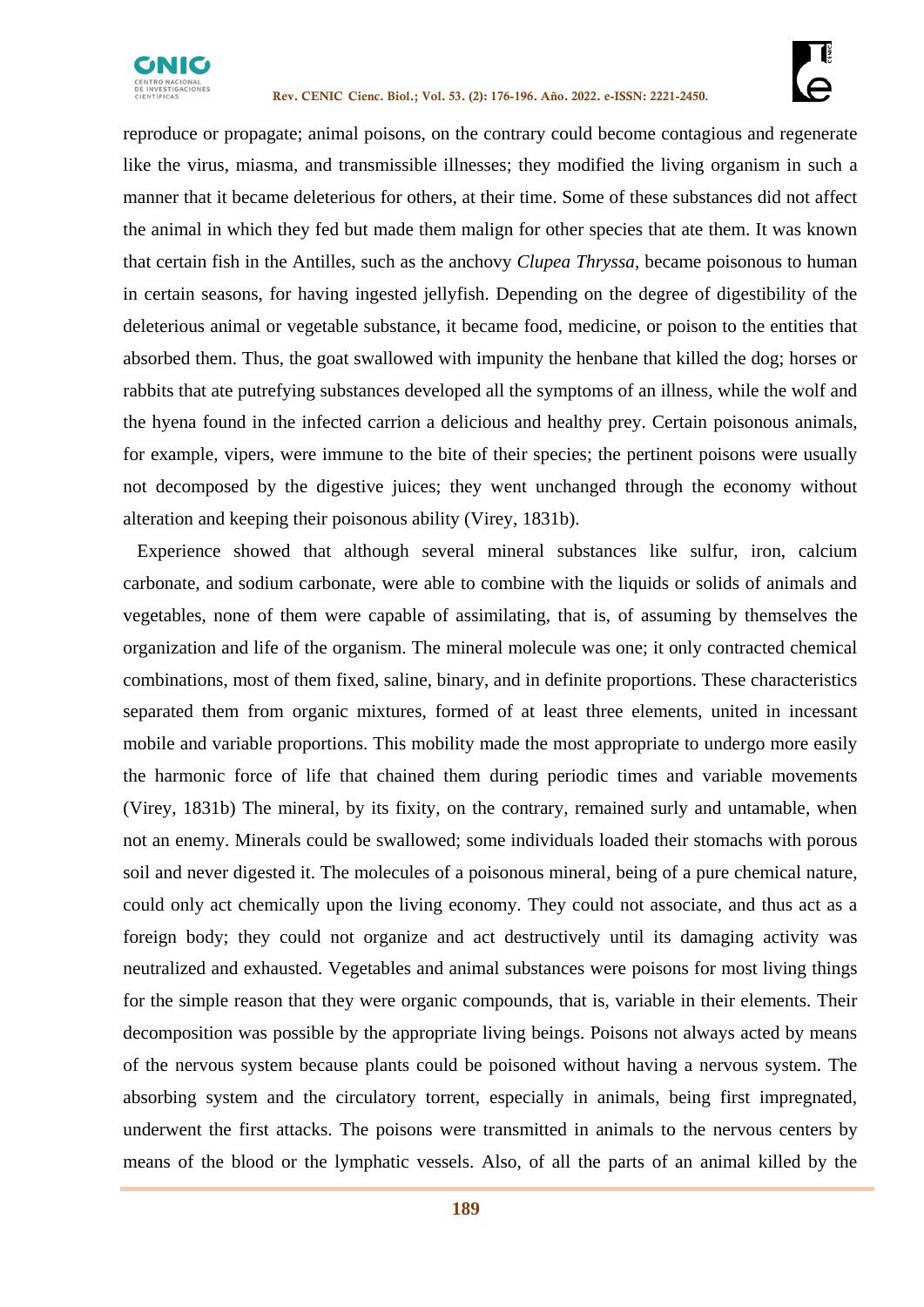

arsenic, only the spinal marrow acted like poison on the other animals. Rabies, all things considered, could be communicated to others by the nervous pulp, as shown by the experiences by Hartwich. Hence, every kind of poison had its specificity for every system of the living body (Virey, 1831b).

 Virey provided numerous examples of lethal and innocuous action of the same chemical on different mammals. Humans could ingest with only purgative effect, an amount of aloe, which would kill dogs, foxes and animals of similar genre. Peter Simon Pallas (1741-1811) had shown that the hedgehogs (*Erinaceus auritus*) were able to ingest without damage large quantities of blistering cantharides (Pallas, 1811). These quadrupeds were insectivorous and built to digest this kind of food. Twenty-eight grams of arsenic would only purge a bear and another animal was found to tolerate 3.8 g of mercuric chloride. Sheep tolerated without problems very large amounts of mineral kermes; pig ingested a strong quantity of antimony sulfide without problems; camels ate with pleasure the acridest euphorbia, etc. Virey reached the following conclusions: (1) Inorganic poisons (purely chemical), such as oxides and salts of arsenic, copper, lead, mercury, etc., baryta and other earths, alkalis, and concentrated mineral acids, were enemies of all organisms, animal or vegetable; they acted on the structure of the living, dissolving the life resulting from the coordinated action of all their parts. These were abiotic materials, absolutely incapable of assimilating to organisms, and destroyers of vitality; (2) animal poisons were not universal; they acted only on a limited domain; (3) vegetable poison acted more on animals than on vegetables. Plants existed that fed on these poisons by first denaturalizing them; (4) materials poisonous to particular entities, were foodstuff for others, and vice versa; (5) vegetable poisons acted more strongly over carnivorous animals than on frugivorous or herbivores; (6) for an inverse reason, animal poisons, venoms, and putrefied animal matter, were less active on carnivorous, which assimilated well highly nitrogenated substances; (7) certain poisons could travel the economies without alteration and keep their harmful activity on other less appropriate organisms; (8) most organic poisons offered specific action over certain species and not over others; (9) the venoms were all the smaller as the assimilative functions had more energy to break them down; (10) depending if the state was healthy or ill, or the susceptibility of the organism, a particular venom could be a useful medicament, have no action, or be highly fatal; (11) chemistry could modify an innocent vegetable or animal substance into a poison for the organism from where it was extracted, for example, HCN, oxalic acid, ethanol, etc.; (12) food that was not digested could be more harmful than a digested poison. For example, certain fungus was only poisonous to organisms that digested them poorly; (13) animal venoms and virus acted upon the animal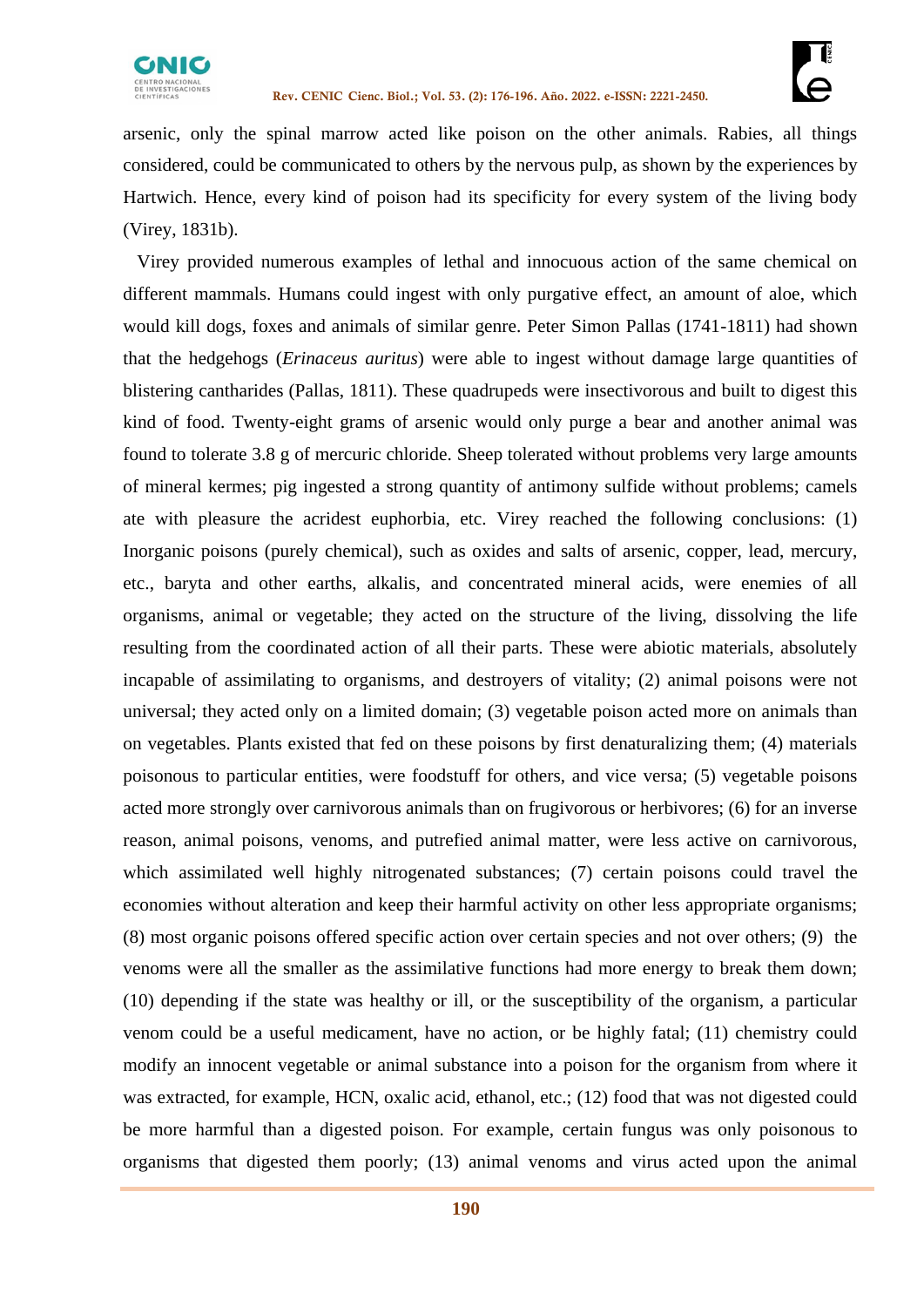



economy more violently and faster when the organisms were strongly excited; and (15) in the animal kingdom, the invertebrates and the warm blood animals were more resistant to poisons than the vertebrates and cold blood animals, respectively. Thus, insects assimilated more venomous substances than the birds and mamifers (Virey, 1831b)

## **Galls of vegetables**

 According to Jean Pierre Joseph D'Arcet (1777-1844) and Virey, galls were tumors formed in different parts of a plant as a result of the biting of different insects, such as sawflies (*Tenthredo*), false caterpillars, *Diptera*, L., caterpillars, gall wasps, true bugs, aphids, etc. (D'Arcet & Virey, 1820). They remarked that the bumps that grew around the grafts, and generally around the cuts made in the bark of the plants, gave an idea of the formation of the galls to which all the plants and parts of the plants were subject. It had been observed that almost all the leaves and each of their cells were born of a fiber. In general, the galls grew significantly and were not visible until they had grown to full size; however, there were such galls which did not reach it until after several weeks. Galls were of a large variety; for example, they did not have the same number of cells or a number of insects proportional to these cells. There were cells that contained one insect and others, much larger, that contained many insects. There were cells of similar size communicated one with the other; others grouped and separated by partitions; large cells surrounded by other smaller ones, etc. A gall could be more or less hollow, woody, branched, smooth, small as head pins, others the size of a walnut or a small apple. It seemed that the insect had a strong influence on the consistence of the gall; it had been observed that the galls produced by certain insects were always ligneous, while others produced by different insects on the same leaf, were always spongy. The gallnuts of the Levant were harder than the hardest tree. Galls were present in pomes, red currant berries, and particularly, on the oak kittens, D'Arcet and Virey classified the observed galls in 15 different groups, among them, the rugged galls of the oak leaves, the very small galls located on the upper part of the leaves of oak, galls in nutmeg of limonium, spongy galls on pomes, galls in nails or horns of linden leaves, red galls in the leaves of linden, etc. The production of a gall was a clear manifestation of the irritability of the tissue of vegetables, analogous to the bite of the insect, which deposited an acrid and stimulating poison on the wound of an animal and produced reddening, tension, and heat. Fleas and bugs took advantage of this excitation to suck more abundantly the blood. A wound in a tree resulted in a swelling that attracted sap, with the resulting super growth. A proof of this statement was the fact that a wound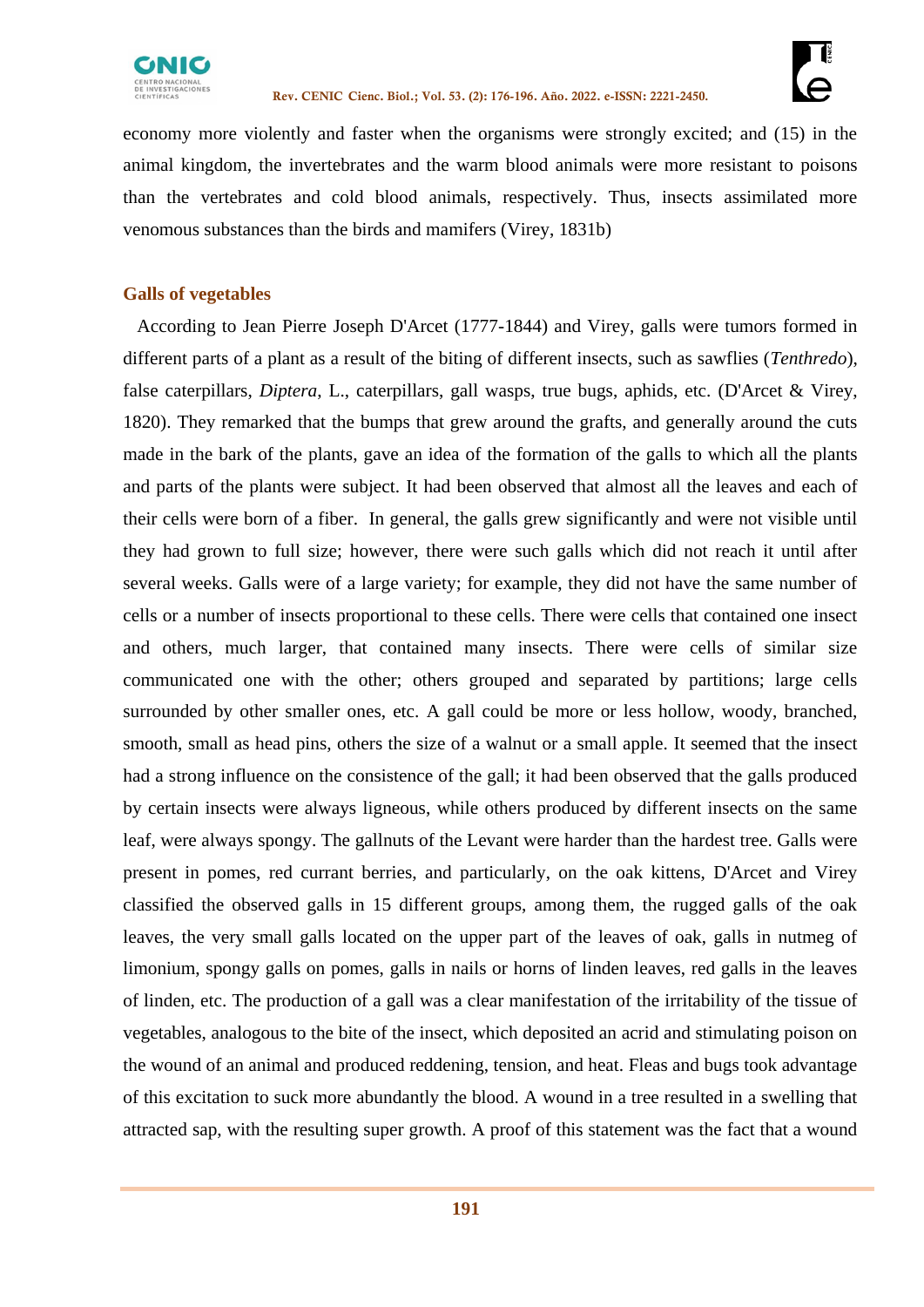



produced by a pointed object did not produce the same symptoms of inflammation because it was not accompanied by the introduction of an acrid and irritant principle (D'Arcet & Virey, 1820).

 Virey examined under a microscope the structure of the spongy interior of the large galls of the Tauzin oak (*Quercus Toza*) and of the corn saw-wort (or way whistle, *Serratula arvensis*), and of the central portion of the galls the rose bush (Virey, 1823)*.* This inspection indicated that the spongy interior of the Tauzin oak consisted of a very large number of utricular vesicles in the form of partially transparent and partially opaque branches. All these ramified portions entangled to conform the spongy tissue of the gall. Every utricular vesicle was composed of a pellucid lamellar envelope, containing a grumpy substance, tawny in the opaque portion, which was the material of the astringent principle of the vegetal and contained gallic acid and tannin. Boiling these parts in water resulted in the dissolution of the tannin in the water, and consequently, of the almost complete disappearance of the opaque part. The galls of *Serratula arvensis* presented the same structure, except that they contained less opaque matter and were less astringent. These substances did not consist properly of vegetable fibers. The swelling of the cellular tissue was occasioned by the irritation produced by the acrid venom of the *Cynips* while depositing its eggs (Virey, 1823).

## **Some early concepts about cold and its effects**

 Virey wrote that today, as in the time of the Greek philosophers, the positive existence of cold and heat continued to be debated (Virey, 1816a). Aristotle had stated that cold was only an accident or a quality that brought together, tightened, and condensed bodies, while heat was a contrary accident causing the dilatability of all substances. The epicureans and atomists had rejected this notion; they maintained that the cold was due to *frigorific corpuscles*, in the same manner that heat was due to *igneous atoms*. Thus, these corpuscles, assumed to be pointed particles, tugged and tightened the fibers of the skin when the wind and the rigorous aquilons (north-east winds) blew. The igneous atoms given off from the fire, creeped more or less violently between the molecules of our bodies and expanded or separated them. Eventually scientists abandoned this theory because they could not conceive the presence of such abundant frigorific matter in a substance and less occupying so much space. Nevertheless, the hypothesis of frigorific particles continued to have adepts; Pieter Musschenbrock (1692-1761) used it to explain the expansion of freezing water but René Antoine Ferchault de Réaumur (1863-1757) explained the similar expansion in iron on the basis that cast iron admitted a granular crystallization between its molecules. The same expansion phenomenon occurred with bismuth and antimony. Metals and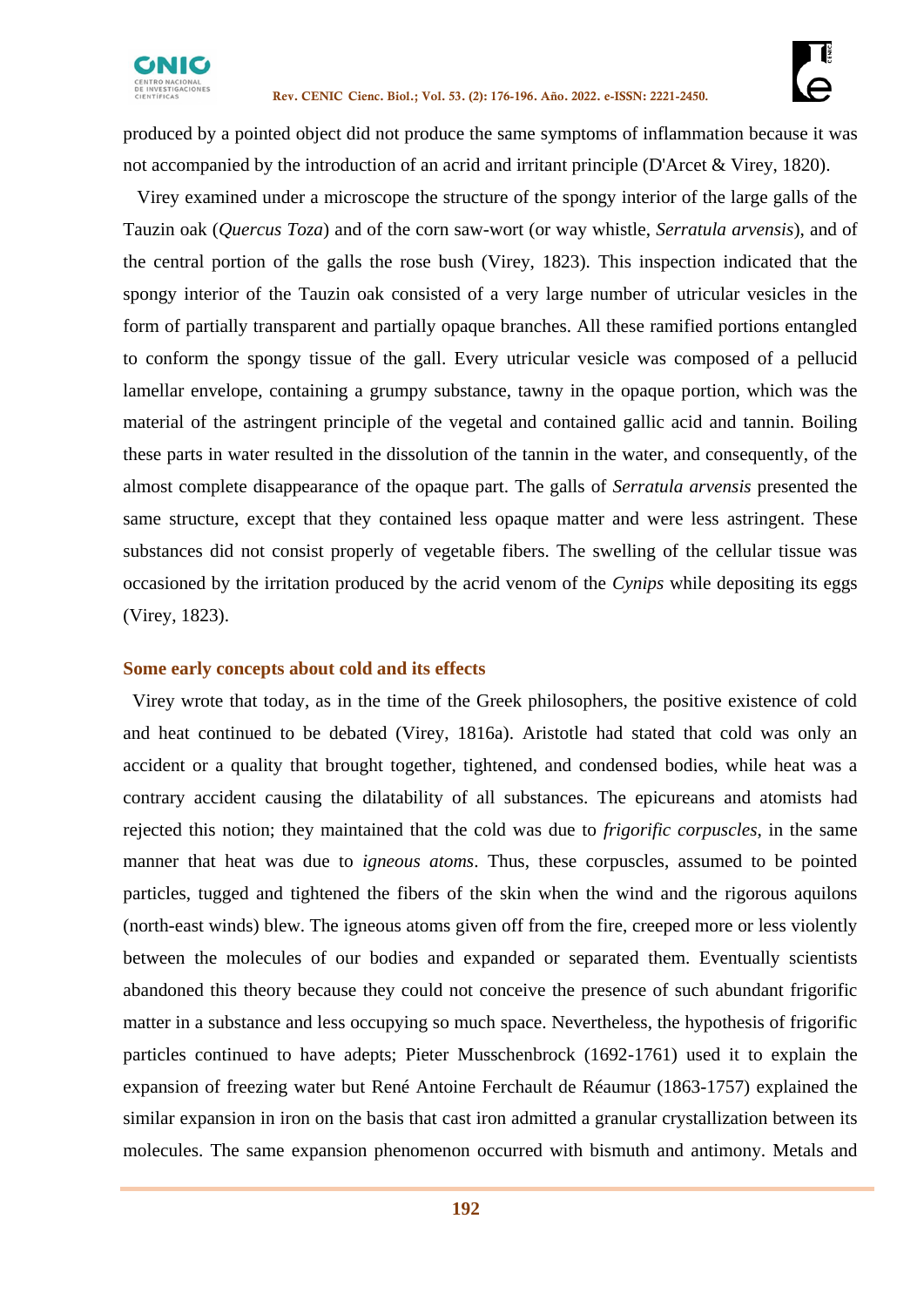



other melted substances that did not crystallize upon cooling contracted in the same manner that did all bodies that lost caloric. Joseph Black (1728-1799) thought that he had put the theory of frigorific fluid to rest when he proved that a decrease in caloric (or less heat) was enough to explain all the phenomena of cold and crystallization. The proof that caloric was no more than an internal movement, or a vibration incited between the corpuscular particles meant that cold was simply total rest, or a weak agitation of these particles (Virey, 1816a).

 Virey went on to speculate on the effect of cold on organized organisms in general; on the wonderful art that nature appropriated these beings to the coldness of the poles or to the equatorial ardor, to assure their subsistence. In the cold countries, particularly when winter approached, a thick and warm fur covered all the quadrupeds. The horse, pig, castor, etc., became covered by a tight and curly wood and the birds clothed with feathers down to the extreme of their feet to enable them run over the snow. The plants became surrounded by a thick and soft down that defended them from the piercing winds; some trees grew buds carefully wrapped with scales and small leaves well coated with a resin. Nature took these protective measures only in the cold countries; they were unnecessary in the warm ones. There were also some additional precautionary measures: all the green trees were resinous; the resins protecting from the cold; northern animals became fatter in winter, aquatic birds became impregnated with fluid fat, independently of their thick and oily feathers, impregnable to humidity. All the animals living in the poles became white; cold and lack of light whitened and blanched the skin. Humans of the north had blond hair and white skin; these colors became darker and stronger as they emigrated towards the south. Experience showed that nothing defended the skin better from cold than fats. Nature ensured animals by the same procedure. Plants subjected to cold and little sunlight developed almost no sugary matter, no volatile oils or aromas, no strong flavors and no strong and intense colors. Vegetables from the cold countries were mostly insipid, odorless, and aqueous and little appropriate to feed humans or animals. Cold did not make the meat of animals tastier and more substantial it only made it fatter. Dead organized matter suspended all decomposition process, be it acid fermentation or purification. Cold had the particular property of desugaring fruit almost completely; thus, frozen fruit did not have the same sweetness as fresh fruit (Virey, 1816a).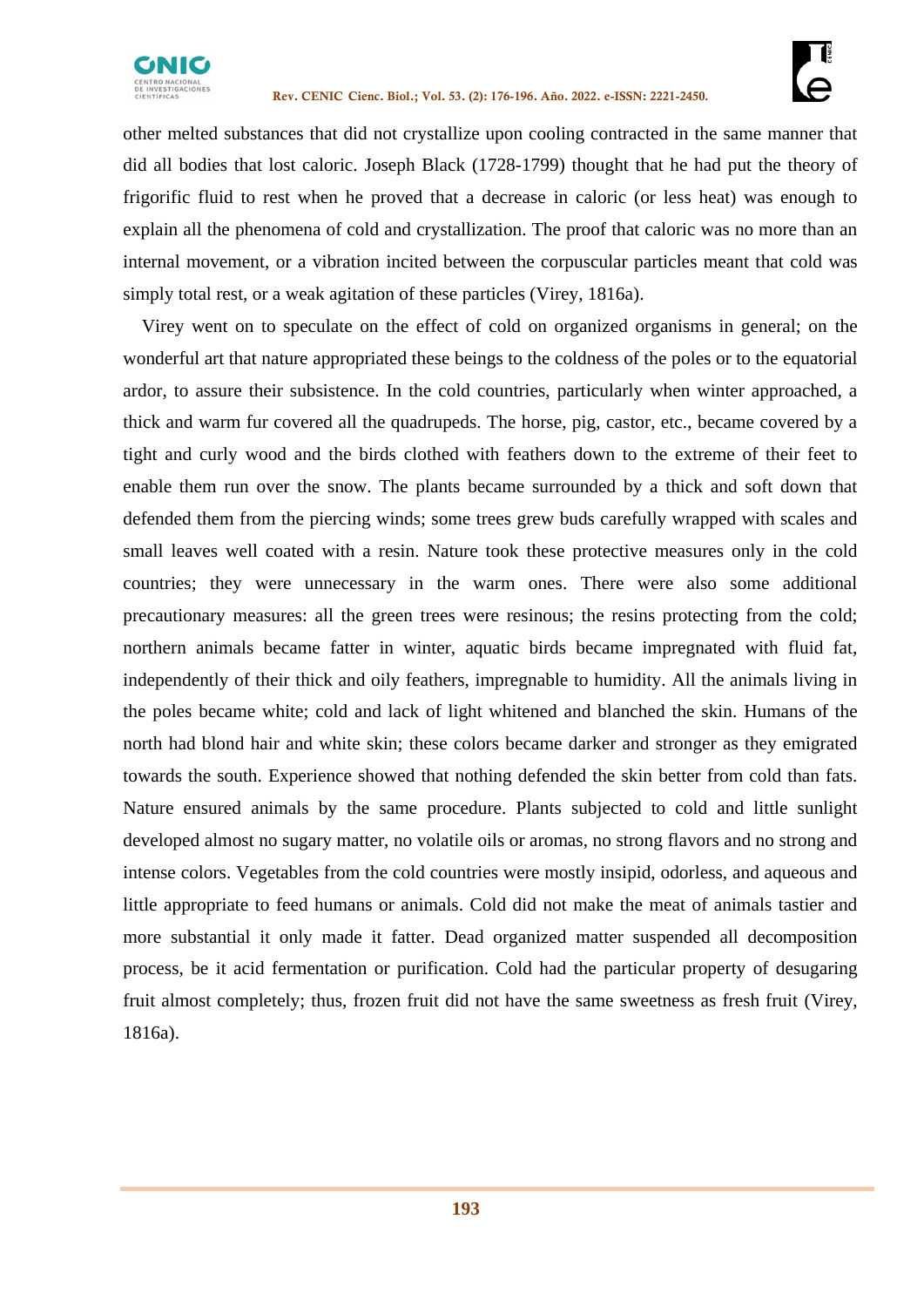

# **BIBLIOGRAPHIC REFERENCES**

Anonymous. (1845-1846). Death of M. Virey. Med. Times, 13, 502.

Anonymous. (1846). Mort de M. Virey. Arch. Gén. Méd., 11, 116-119.

Anonymous. France. (2022). Archives Nationales. Base Léonore, dossiers nominatifs des

Personnes nommées ou promues dans l'Ordre de la Légion d'Honneur.

Benichou, C. & Blanckaert, C. (1988). Julien Joseph Virey, Naturalist and Anthropologist. VRN, Paris.

Berman, A. (1965). Romantica Hygeia: J. J. Virey (1775-1846), Pharmacist and Romantic Philosopher of Nature. Bull. Hist. Med., 39, 137-142.

Boyle, R. (1673). Essays on the Strange Subtility, Great Efficacy, Determinate Nature of Effluviums. Pitt, London.

D'Arcet, J. P. P. & Virey, J. (1820). Des Galles des Végétaux, et des Insectes qui les Produisent. J. Pharm., 6, 161-169.

Dechambre A. Dictionnaire Encyclopédique des Sciences Médicales, Séries 5, vol 3, VER-ZYT.

Levrault, F. G. (1834). Biographie Universelle et Portative des Contemporains, vol 5, pp875- 876.

Pallas, P. S. (1811). Zoographia Rosso-Asiatica, Saint-Petersburg.

Reinberg, A. E. & Lewy, H. (2000). Julien Joseph Virey et la Naissance de la Chronobiologie. Vesalius, 6, 90-99.

R. P. (1846). Virey (Julien-Joseph). Gaz. Méd. Paris, 17, 847-851.

Souberain, E. (1846). Discours Prononcé aux Funérailles de M. Virey. J. Pharm., 9. 277-282.

Virey, J. J. (1800). Histoire Naturelle du Genre Humain, ou, Recherches sur ses Principaux Fondements Physiques et Moraux, Précédées d'un Discours sur la Nature des Etres Organiques et sur l'Ensemble de leur Physiologie. Durfat, Paris.

Virey, J. J. (1811a). Notice sur la Fève Tonka. Bull. Pharm., 3, 413-415.

Virey, J. J. (1811b). Considérations sur les Couleurs des Médicamens Simple du Règne Végétale, comme Indices de Leurs Propriétés. Bull. Pharm., 3, 529-545.

Virey, J. J. (1811c). Traité de Pharmacie Théorique et Pratique. Rémont, Paris.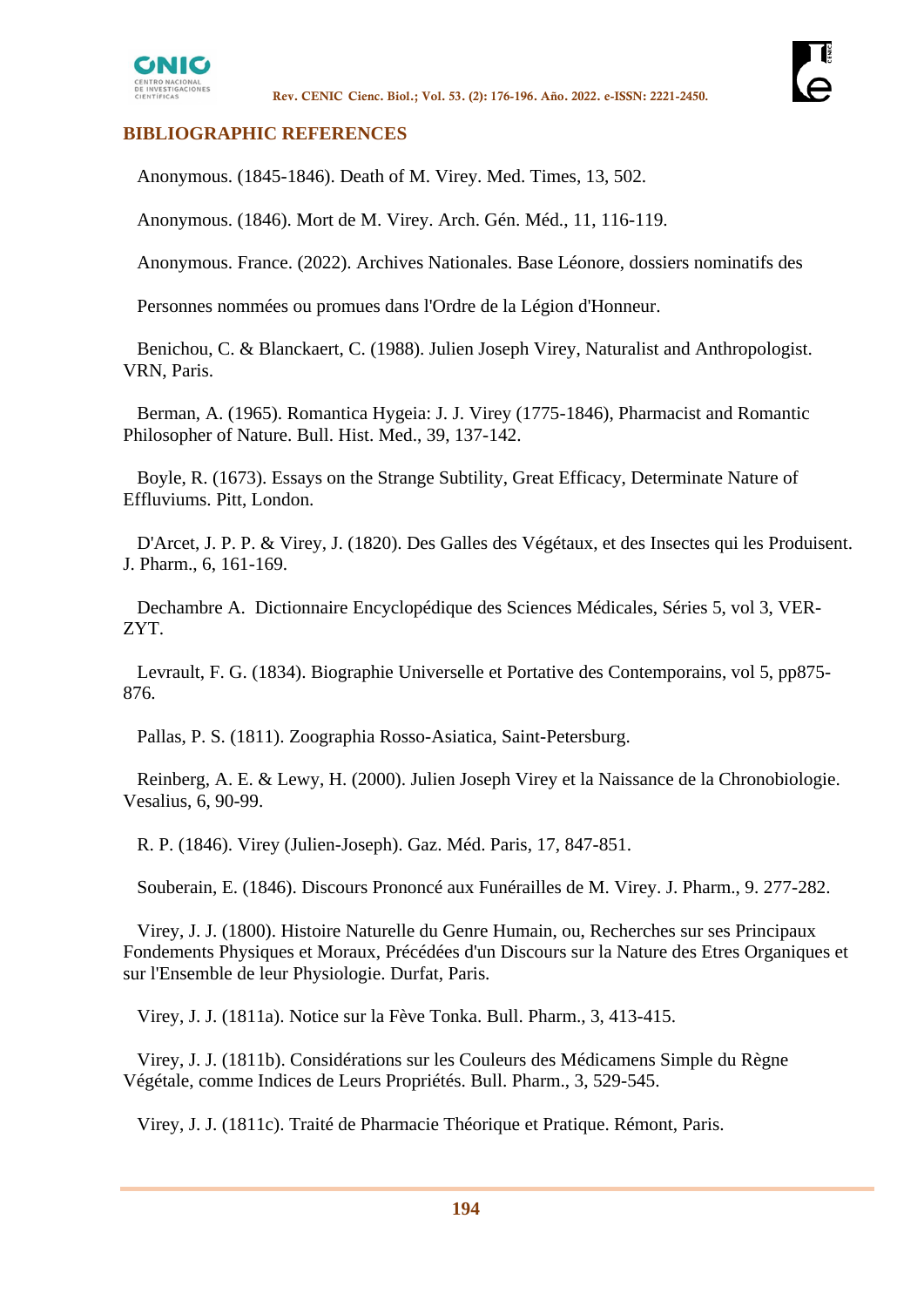



Virey, J. J. (1812a). Sur l'Histoire Naturelle des Quinquinas, et de leurs Différentes Espèces. Mémoire pour Servir à leur Étude. Bull. Pharm., 4, 480-499.

Virey, J. J. (1812b). De l'Osmologie ou Histoire Naturelle des Odeurs, avec leur Classification et des Observations sur leur Nature et leur Diverses Modifications. Bull. Pharm., 4, 193-228.

Virey, J. J. (1813). Des Médicamens Aphrodisiaques en Général et en Particulier sur le Dudaim de la Bible. Bull. Pharm., 5, 193-213; published as booklet by Colas, Paris.

Virey, J. J. (1814a). Ephémérides de la Vie Humaine: Recherches sur la Révolution Journalière et la Périodicité de ses Phénomènes dans la Santé et les Maladies. Thèse soutenue a la Faculté de Médicine de Paris pour obtenir le degré de docteur ès-médicine; published by Didot, Paris.

Virey, J. J. (1814b). Sur la Nature et la Formation des Bulles à la Surface de Différents Liquides. Bull. Pharm., 6, 399-404.

Virey, J. J. (1815). Des Différentes Sortes de Thé. Nouvelle Histoire Naturelle Médicale de ce Genre de Végétaux, et de ses Succédanées. Bull. Pharm., 7, 70-92, 132-134.

Virey, J. J. (1816a). Considérations sur le Froid et ses Effets. J. Pharm., 2, 73-86.

Virey, J. J. (1816b). Nouvelles Recherches sur l'Origine du Sucre de Canne. J. Pharm., 2, 385- 391.

Virey, J. J. (1817). Sur les Vers Intestinales qu'on Trouve dans l'Homme, sur leur Origine, et les Remèdes Vermifuges Employés en Médicine. J. Pharm., 3, 390-402.

Virey, J. J. (1818). Recherches Historiques et Bibliques sur la Manne des Hébreux, et les Mannes Diverses de l'Orient. J. Pharm., 4, 120-126.

Virey, J. J. (1819). Revue Générale des Substances Naturellement Phosphorescentes, et de leurs Causes Principales, Chez les Minéraux, le Végétaux et les Animaux. J. Pharm., 5, 26-42.

Virey, J. J. (1820a). Des Végétaux Exhalant l'Odeur de la Vanille, ou Contenant de l'Acide Benzoïque; avec Considérations de Matière Médicale. J. Pharm., 6, 598-602.

Virey, J. J. (1820b). Histoire Naturelle des Médicamens, des Alimens et des Poisons: Tirés des Trois Règnes de la Nature, Classés Suivant les Méthodes Naturelles Modernes les Plus Exactes. Gratiot, Paris.

Virey, J. J. (1823). De l'Organisation des Tissus Végétaux dans les Excroissances Appelées Galles. J. Pharm., 9, 314-316.

Virey, J. J. (1828). Considérations sur la Matière Médicale de l'Indostan. J. Pharm., 14, 457-464, 507-518.

Virey, J. J. (1831a). Flore Nocturne ou Nouvelles Recherches sur les Fleurs qui Veillent de Nuit, et les Causes de ce Phénomène. J. Pharm., 17, 673-687.